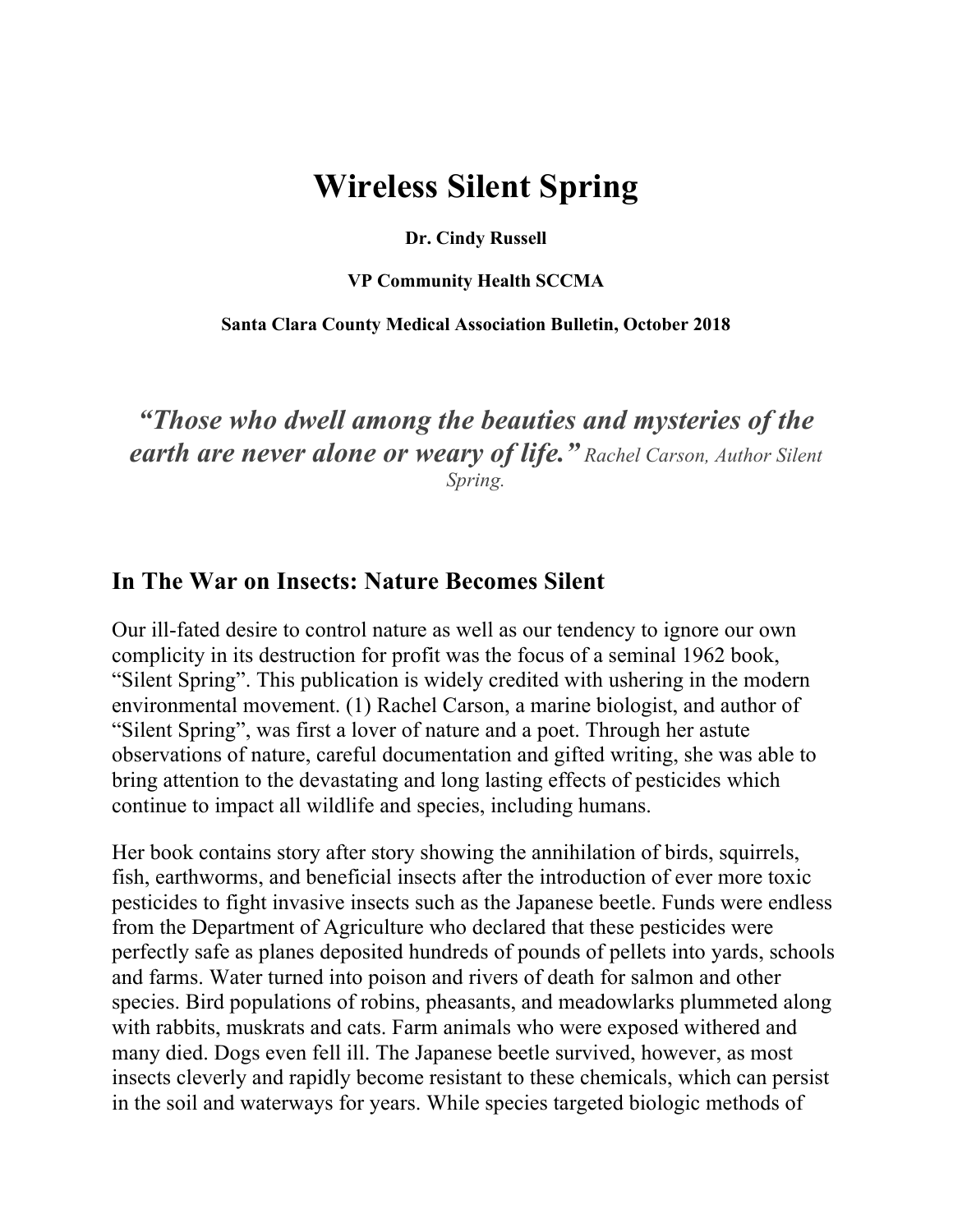control and integrated pest management tools have been developed, more and more pesticides have been created leaving us an economically profitable but toxic legacy- DDT, Chlordane, Dieldrin, 2-4 D- Malathion, Glyphosate.

There are many similarities between the silent spring created in cities and farms from pesticides and that of wireless technology with the rapid and widespread adoption of cell towers. Let's examine the effects of this technology that biologists have found on wildlife and then compare the histories, mechanisms and impacts between pesticides and wireless radiation.

# **Wireless Radiofrequency Affects Navigation of Birds and Bees**

It is well known that magnetite, a form of iron ore, is found in a wide variety of organisms. It has been shown that this substance is used to sense the earth's low energy magnetic field as a directional reference. (Cadiou and McNaughton 2010). Magnetite acts as an internal compass. For over 50 years, scientists have known that migratory birds use the earth's magnetic field to navigate. As it turns out, a diverse array of animal life also relies upon this geo magnetic field as their GPS for breeding, feeding, migration and survival.

Biologists have unexpectedly discovered that wireless radiofrequency radiation (RFR) disturbs internal magneto-receptors used for orientation. In addition, this non ionizing radiation can have profound impacts on the natural environment by disruption of other complex cellular and biologic processes in mammals, birds, fish, amphibians, insects, trees, plants, seeds and bacteria. Reported adverse effects from radiofrequency radiation that have been identified include abnormal behavior, developmental abnormalities, diminished reproduction and increased mortality. The effects of this radiation may not be immediately apparent with a slow decline in the health of wildlife seen over time with cumulative exposure, adding a new environmental toxin contributing to silent springs in cities, orchards and farms. The more towers, the more additive mix of radiation frequencies saturating the environment, creating an increasingly toxic air space. Non thermal biological effects are not considered in current guidelines. Appropriate safety testing and regulation of this technology is lacking, however, invention, commercialization and deployment of cell towers marches on-1G, 2G, 3G, 4G, 5G.

# **The Skrunda Radio Location Case**

Firstenberg (2017) in his fascinating and well-referenced book, *The Invisible Rainbow: A History of Electricity and Life*, describes both observations and biological controlled experiments performed, mostly in Europe, where a high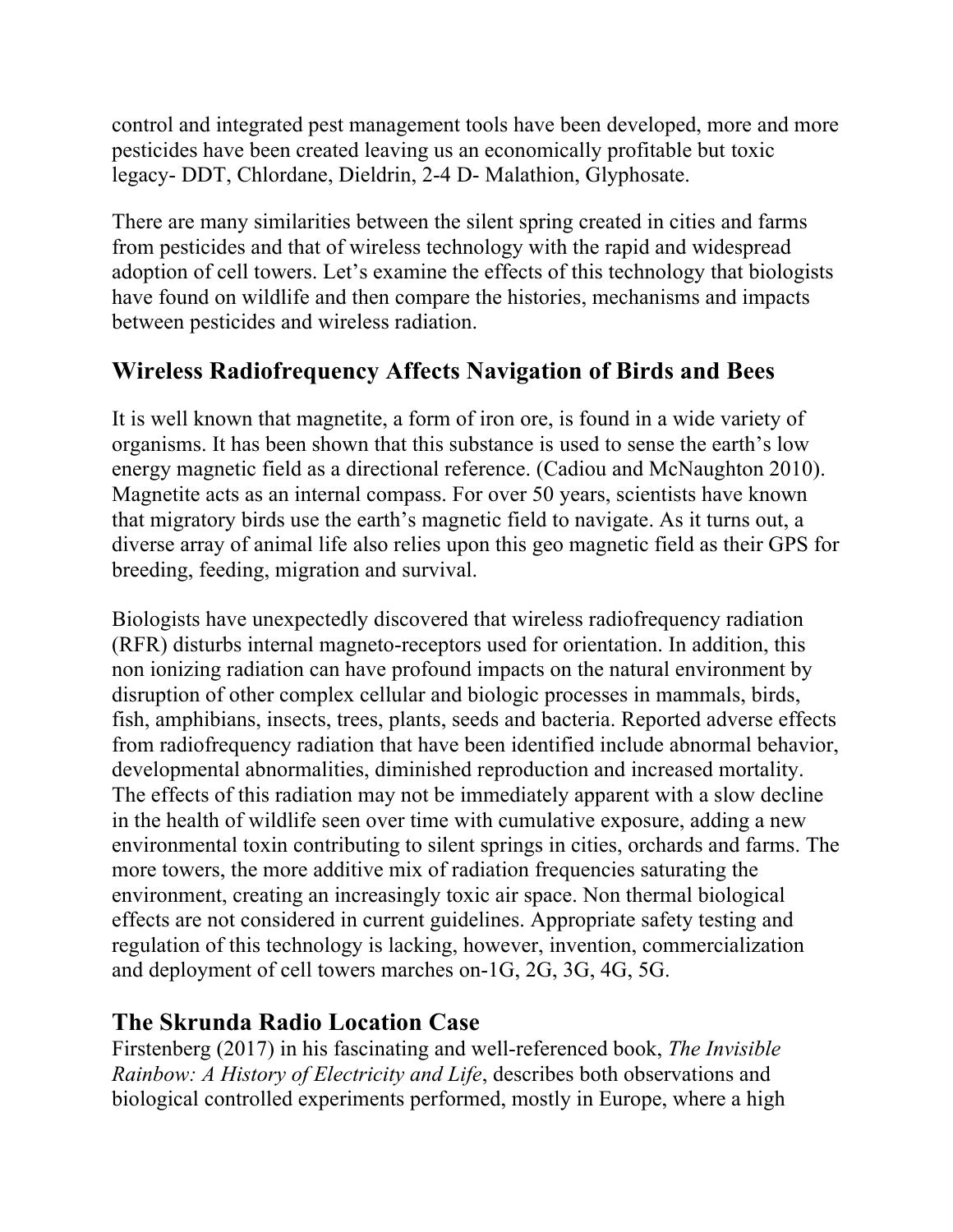power early warning Radio Location Station tower was in place for over 25 years.(12) Studies performed during and after the tower was removed demonstrated that it caused not only human symptoms including documented memory, attention and motor deficits in children but also affected widespread forest health with loss of birds, thinner growth rings on trees, poor seed germination, loss of duckweed, among other effects. (3) When these towers were removed, not only did the health of the local residents improve, the forest recovered.

### **Bird Migration Disrupted More by Weak Magnetic Fields**

Biologists have discovered that birds magnetic compass orientation appears more vulnerable to weak broadband electromagnetic fields. Pakhomov (2017), Schwarze (2016), Wiltschko (2015). A German scientist, Svenja Engles (2014) lead the research project to confirm this effect. He and his German graduate students exposed migratory European robins to the background electromagnetic noise present in unscreened wooden huts at the University of Oldenburg city campus and found the birds were confused and could not orient using their magnetic compass. If grounded or screened with aluminum their orientation reappeared, but disappeared again if broadband radiofrequencies were generated inside the huts. He did not believe the effects at first and repeated the same doubleblinded experiment many times in 7 years and with different graduate students to confirm the effect before publishing his results.

*"And it's not just pigeons— have you seen any sparrows or parrots around, since these towers started springing up?" K. Pazhaniappan, Secretary, New Madras Racing Pigeon Association (43)* 

### **When Homing Pigeons Can't Find Home**

Modern communications systems with a proliferation of cell towers in cities and now in rural areas, create continuous pulsating artificial radiofrequency wave mixtures that can alter local magnetic fields and thus impair bird migration and orientation of pollinators. In a straight line of sight cell towers can transmit 20 miles or more. In 1998, soon after cell towers were installed in Pennsylvania, pigeon races ended in disaster as up to 90% of birds were disoriented and lost their navigational skills. This was reported in a New York Times article Dec 6, 1998, *When Homing Pigeons Don't Go Home Again.* (2*)*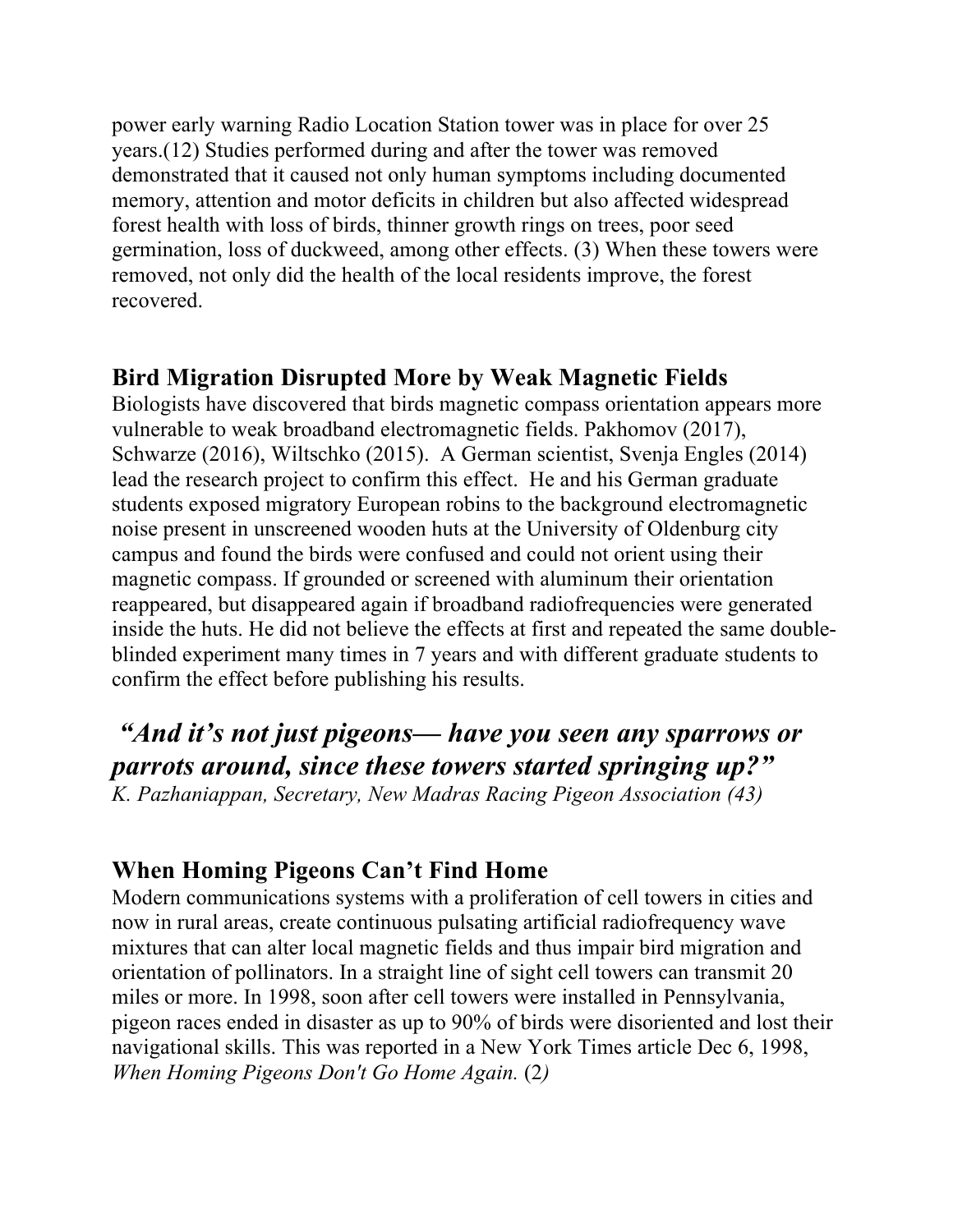The problem of lost homing pigeons is becoming commonplace, leaving pigeon racing aficionados very concerned. (6)(13) A 2013 British Pigeon Insider article notes that pigeon keepers in England reported the loss of dozens of pigeons during races, as well as abnormal frantic behavior near cell towers and declining pigeon reproduction as cell towers have been reproducing in cities and farms. Another article in Wired magazine cites one pigeon fancier who lost two-thirds of his pigeons after a tower was installed next to his farm.

### **Fatal Attraction: Collisions with Cell Towers**

The Audubon Society reports that each year up to 50 million birds, representing 230 different species, die in collisions with communication towers at night. (8) This occurs when they hit the tall, antenna-sporting structures or associated guy wires that support the cables. It has been found that at night birds are lured into the deadly metal structures by the steady beam of red lights on the tops of the towers. The lights are required by law for airline safety but the birds see this as a guiding light and shift from using geomagnetic signals and instead head straight for the beam.

An FAA study showed that small migratory birds become confused when they reach the light and either hit the tower or they continue to fly around the tower until exhausted and they fall to the ground. Flashing red lights seem to reduce the number of fatal bird collisions. (11) Longcore (2013) studied the numbers and types of birds killed by cell towers in the US and Canada and found "Neotropical migrants suffer the greatest mortality; 97.4% of birds killed are passerines, mostly warblers (Parulidae, 58.4%), vireos (Vireonidae, 13.4%), thrushes (Turdidae, 7.7%), and sparrows (Emberizidae, 5.8%). Thirteen birds of conservation concern in the United States or Canada suffer annual mortality of 1–9% of their estimated total population." A 2015 FAA guideline strongly encouraged operators of all tall cell towers to switch to flashing red lights by 2016. In November of 2016 about 750 tall towers (above 350 feet) had been switched, leaving about 15,000 more to go, according to an American Bird Conservancy report. (24)

# **Cell Towers Not Healthy for Birds or Firemen**

Government agencies, however, are becoming more aware. The Department of Interior wrote a letter in 2014 to the National Telecommunications and Information Administration regarding the DOI concerns about the First Responder Network Authority (FirstNet) and their regulations regarding cell towers and the protection of wildlife, especially migratory birds.(15) First Net is a public-private partnership with AT&T and because of its stated duty to public safety it has significant preemptions.(17) The DOI stated, "the proposals lack provisions necessary to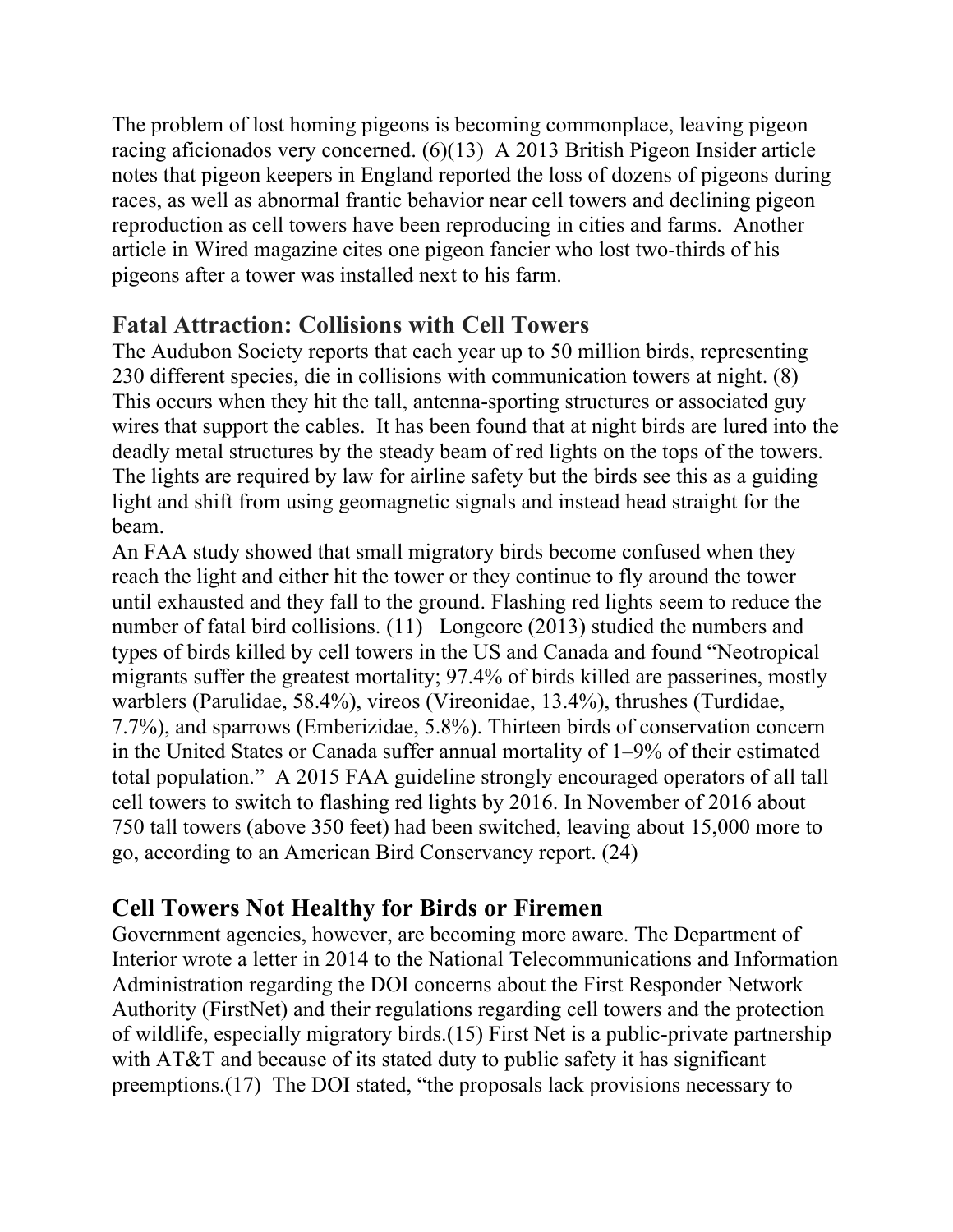conserve migratory bird resources, including eagles. The proposals also do not reflect current information regarding the effects of communication towers to birds." First net noted that the DOI "requested that FirstNet's procedures include a process for ensuring compliance with the Bald and Golden Eagle Protection Act ('BGEPA'), Migratory Bird Treaty Act ('MBTA'), and Executive Order (E.O.) 13186, Responsibilities of Federal Agencies to Protect Migratory Birds." (16)

The DOI is not the only one concerned about First Net towers. Although public safety is important, what happens when the device intended for safety causes an unintended threat to others? Some firemen have experienced a variety of neurologic symptoms consistent with electrosensitivity (headaches, dizzyness, brain fog, sleep deprivation, irritability) when cell towers were placed on their fire stations. A pilot study of firemen was completed in 2004 and brain scans confirmed those with symptoms had evidence of adverse brain alterations. Because of this, the International Association of Firefighters has developed a policy to ask for exemptions from cell tower placement on or adjacent to fire stations with new cell tower legislation. (19) It is codified in California's AB57(2015). (18)

**"***The exponential increase of mobile telephony has led to a pronounced increase in electromagnetic fields in the environment that may affect pollinator communities and threaten pollination as a key ecosystem service." Lazaro 2016*

### **The Decline of Birds, Bees and Wildlife with Increasing Radiofrequency Radiation**

Researchers are now attributing wireless radiation from cellular communications to be a significant contributing cause of bee "colony collapse disorder", insect disappearance, the decline in house sparrows in London (Balmori 2007) (Everaert 2007), as well as the steady deterioration of the worlds bird population with now more than 40% of bird species under critical threat. Insects are not only important pollinators, they are the base of the food chain for birds, amphibians, reptiles and mammals. A Yale report highlights a 2014 study by Stanford professor Rudolfo Drizo, which revealed that 42 percent of the 3,623 terrestrial invertebrate species on the International Union for Conservation of Nature [IUCN] Red List, are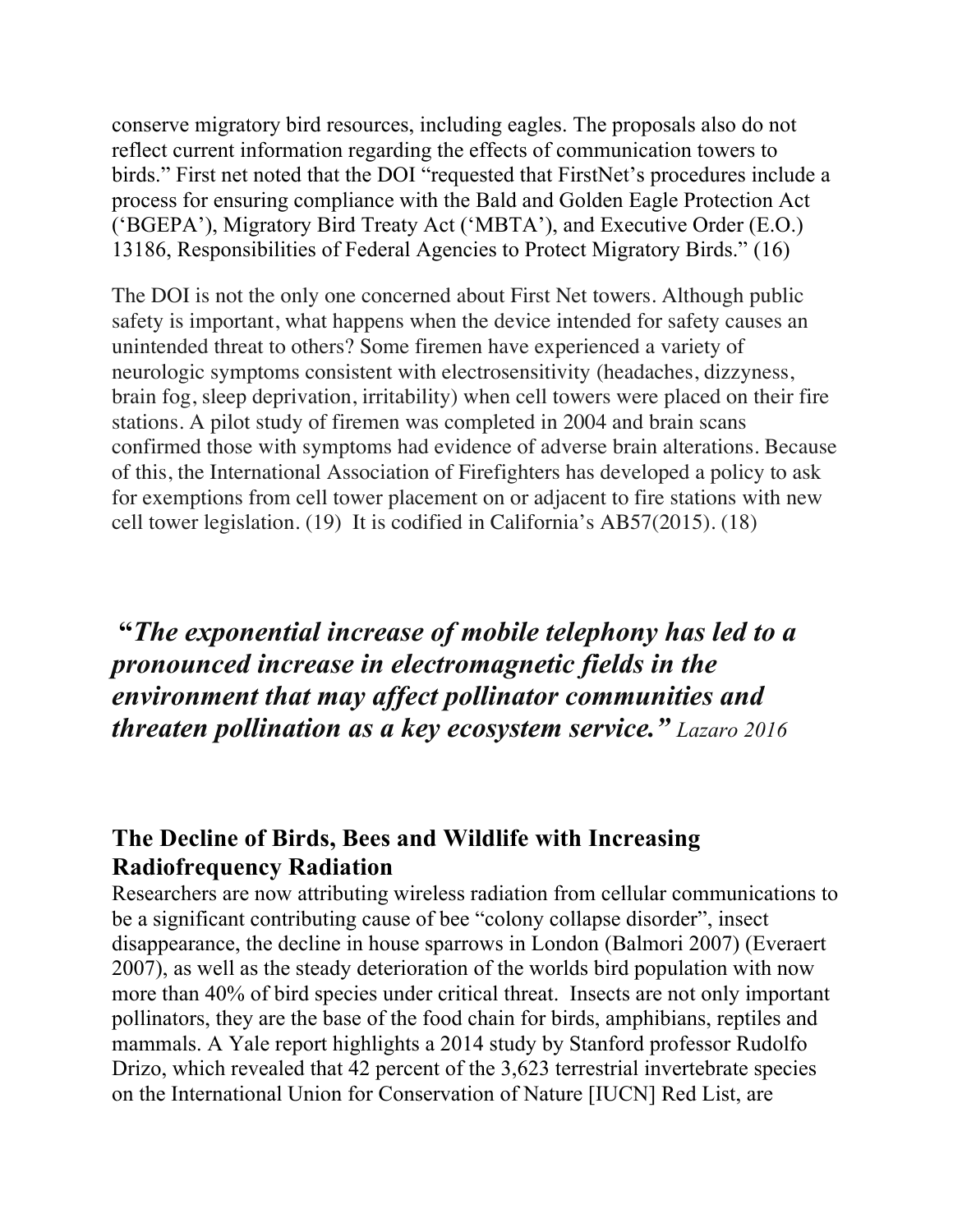classified as threatened with extinction. He notes, "human impacts on animal biodiversity are an under-recognized form of global environmental change." (5)

### **Wireless Radiation and Colony Collapse Disorder**

Bees are a critical pollinator species for agricultural productivity. (20) Of the 100 crops that provide 90% of the world's food supply, 71 are pollinated by bees, according to the UN Environmental Program, #Friday Fact. (21) The report also notes that to produce 1 kilogram of honey, a bee must visit four million flowers and fly a distance equivalent to going around the Earth four times. Bee numbers have plummeted in Europe, the United States and around the world in the last 2 decades. Contributing factors affecting the health and reproduction of bees include pesticides, global climate change, loss of habitat and air pollution with new research pointing towards microwave radiation as an important and yet unrecognized cause for concern. Bees, as well as birds, contain magnetite magneto-receptors in their abdomen.

Electromagnetic microwave radiation has been shown to disrupt bee behavior and may cause worker bees to emit a piping signal to swarm. The bees have also demonstrated aggression after 30 minutes of cell phone exposure. Favre (2017) A cell phone placed next to a bee hive appears to cause a slow destruction of the hive. (Dallo 2015) concludes in his research, "significant decrease in colony strength, honey stores, pollen reserves, number of foragers returning to their hives and egg laying capacity of queens in test colonies. Cell phone radiations disturbed navigational skills of foragers."

Lazaro (2016) looked at the effect of mobile communication antennas on the abundance and composition of wild pollinators, including wild bees, hoverflies, bee flies, remaining flies, beetles, butterflies, and wasps on two Greek islands with variable distances from cell towers, carefully measuring the radiofrequency radiation. He found negative effects in all groups except butterflies.

Belgian entomologist Marie-Claire Cammaerts (2017) has done a number of studies on RFR and found that insects are particularly sensitive. She writes," Before the invention of the wireless technology, plenty of active insects fled on crops, flowers, fruits, where they ate, drank, collected nectar, and numerous dead insects were found crushed on cars. Nowadays, all this no longer occurs at such an extent [2]. Bees may be particularly affected by manmade electromagnetism [21,22,23]... When crossing such electromagnetic fields, bees may no longer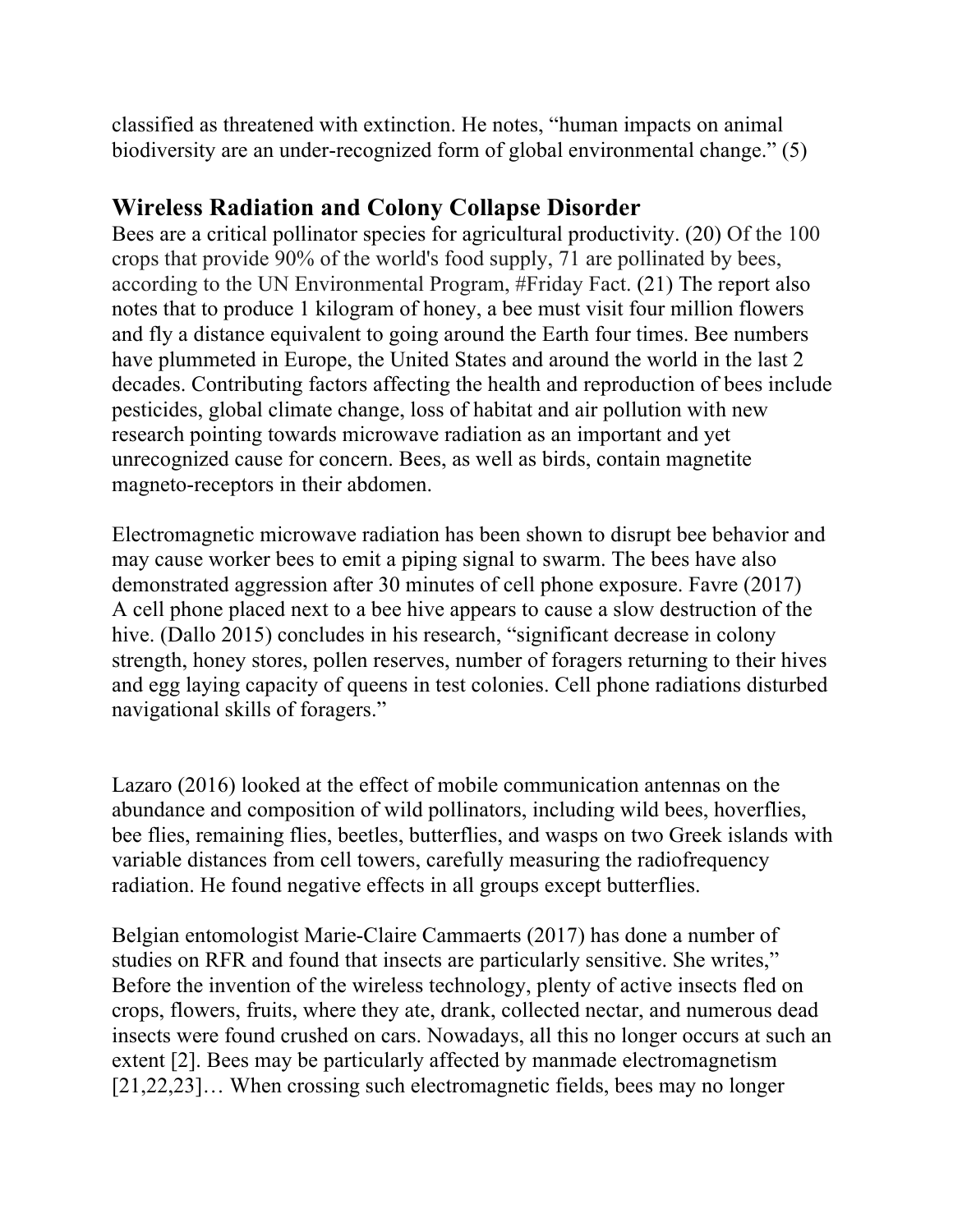remember their way, may no longer fly in the correct direction, and may become unable to go back to their hive."

These are truly alarming findings and serve as a dire warning on further wireless expansion, especially with regards to sensitive wildlife areas and agricultural rural zones that depend on pollination.

*"When crossing such electromagnetic fields, bees may no longer remember their way, may no longer fly in the correct direction, and may become unable to go back to their hive." Marie-Claire Cammaerts (2017)*

# **5G Especially Harmful to Insects: The Resonance Effect and Phased Arrays**

Proposed 5G millimeter wavelengths are a similar size to insects and this creates a damaging vibrational effect known as resonance on the organism. Resonance is a well-known phenomenon in physics. A common example is that of a wineglass which shatters when an opera star reaches a high C note, vibrating air molecules matching the glasses natural oscillating frequency. In general, mechanical resonance occurs when the frequency of an oscillation matches the systems or its subcomponents natural frequency and this results in increasingly intensified additive vibration with more energy being absorbed, causing more disturbance of the system. At low power an effect is greatly magnified. Thielens (2018) looked at this effect on 4 different insects exposed to electromagnetic fields from 2 to 120 GHz. He noted, "The insects show a maximum in absorbed radio frequency power at wavelengths that are comparable to their body size…..This could lead to changes in insect behaviour, physiology, and morphology over time due to an increase in body temperatures, from dielectric heating."

In addition, a newer technology previously used in the military for early warning missile radar systems, PAVE PAWS, is incorporated into these 5G systems and called phased arrays. (29) These powerful "beam steering" arrays scan back and forth from tower to device for easier connection with an individual's movement, to detect the device, similar to the surface-to-air missile systems. (30) They are also used in AM and FM Broadcast stations and planned for automotive sensors and satellites. What effect will this increase in power and density of environmental radiation have on our beneficial insects and pollinators?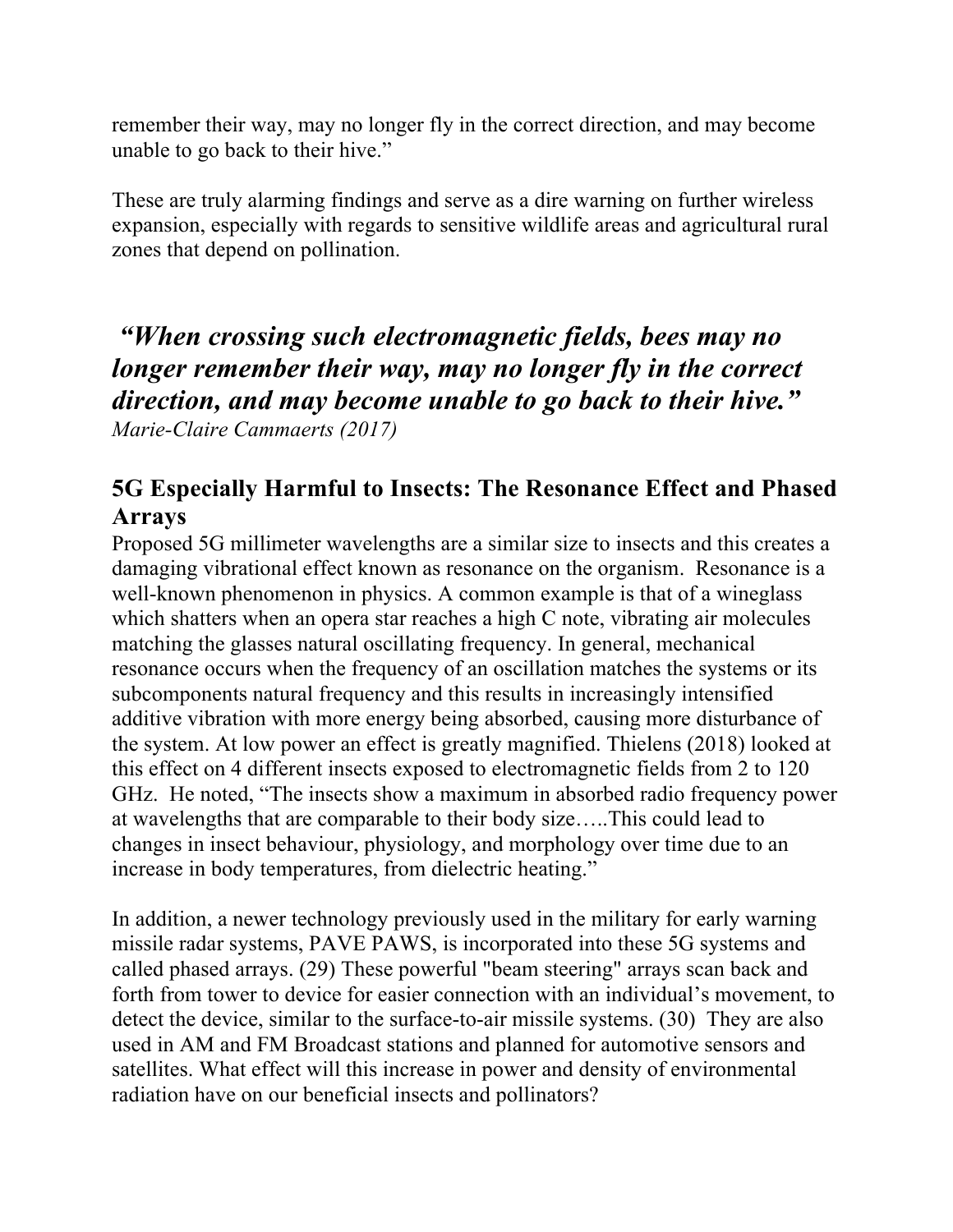## **Review Studies Point to Wildlife Harm**

**Balmori (2015)** states in his latest review "Current evidence indicates that exposure at levels that are found in the environment (in urban areas and near base stations) may particularly alter the receptor organs to orient in the magnetic field of the earth. These results could have important implications for migratory birds and insects, especially in urban areas, but could also apply to birds and insects in natural and protected areas where there are powerful base station emitters of radiofrequencies.

**Cucurachi (2012)** in reviewing 113 peer-reviewed publications revealed, "In about two thirds of the reviewed studies ecological effects of RF-EMF was reported at high as well as at low dosages. The very low dosages are compatible with real field situations, and could be found under environmental conditions."

**The Ministry of Environment and Forest in India (MOE 2010**) examined all available peer reviewed research on the impacts of wireless radiofrequency (RF) on living organisms at the time, including birds and bees. They found that 593 of the 919 articles showed adverse impacts. In each category of organism, over 60% of the research indicated harm to that biological species.

*"All life pulsates in time to the earth, and our artificial fields cause abnormal reactions in all organisms." Robert O. Becker, MD, The Body Electric*

# **Trees Damaged by Cell Towers**

Aspen trees reproduce primarily from sprouting from the roots. If a stem dies, another fresh shoot is sent up. "Clones" of tree stands are thus created that can live hundreds to thousands of years. The health of Aspen tree stands is determined by mature trees with shoots and saplings in between. In Colorado, Aspen trees have been on the decline for decades but rapid mortality has been observed in clones since 2004. (25) A preliminary experiment on trembling Aspen trees points to ambient electromagnetic radiation from a variety of sources (cell towers, satellites, RF from electric power generation) causing poor growth and smaller leaves. Seedlings shielded from surrounding low level background RF radiation produced vigorous shoot growth, no necrotic lesions and rich pigmentation in the leaves due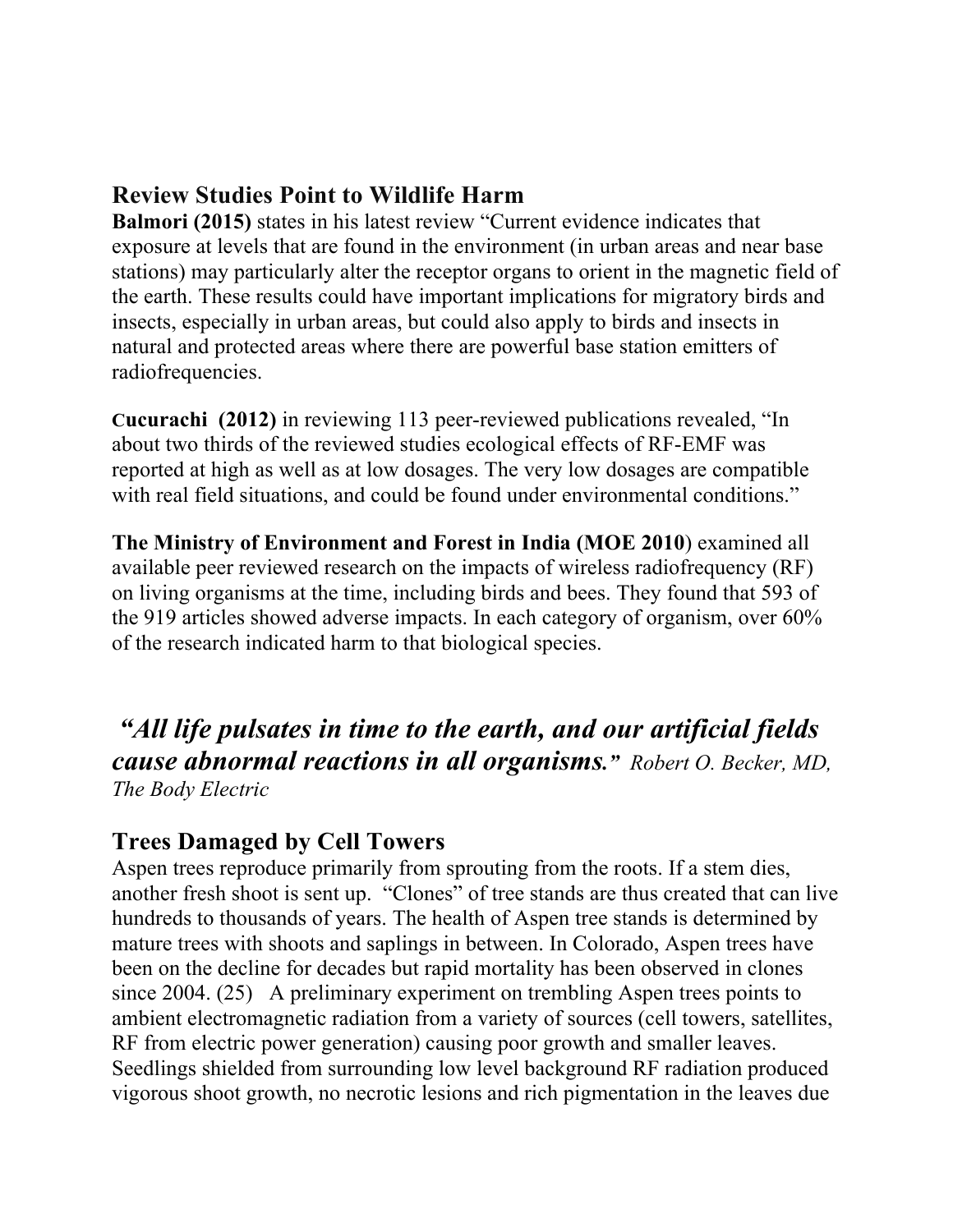to anthocyanin production, versus unshielded seedlings which had a high percentage of leaf necrotic tissue and a reduction in shoot length. (Haggerty 2009)

Waldmann-Selsam et al (2016) clearly demonstrated, in a robust 4 year study with accurate RF emission testing, cell tower radiation causing the death of nearby trees over time. He notes, "These results are consistent with the fact that damage afflicted on trees by mobile phone towers usually start on one side, extending to the whole tree over time."

### **Are Bee Drones the Answer? "Smart" or Dumb Pollination?**

Wireless technology, however convenient, has consequences. High tech has invaded every corner of our lives and will soon be used in agriculture to pollinate crops as bee colony collapse disorder worsens. In a CNN article "This 'bee' drone is a robotic flower pollinator" The developer notes "It could conceivably be used in large-scale farming, even in hydroponic farming." (22)

As cell towers and wireless systems proliferate, will we continue to ignore their role in harming life sustaining ecosystems? Will we create dead zones in cities where urban or rural farmers will not be able to grow food or have a vegetable garden? Agriculture is already under siege from many other environmental threats. Without bees there will be no pollination or honey. Without birds there will be no seed dispersal.

The tech industry may advise us to use the very technology that is harming ecosystems by using bee drones to pollinate our crops. Walmart has already filed a patent for a robotic bee. (23) These high tech insects would be directed by 4G or 5G radiation to operate via the Internet of Things. Because the size of 5G frequencies matches that of insects, this radiation acts as an insecticide (Yadav 2014). What about ownership of drones, privacy, security and adverse effects on sensitive native bees and flowers, e-waste and energy consumption with the use of these drones? Many questions with no answers but predictable negative consequences. We have been there before with pesticides, asbestos, lead, mercury, with new emerging toxins being regularly introduced. The fallout on public and environmental health continues.

### **Scientists Appeal to the UN for Protective Health and Environmental Standards**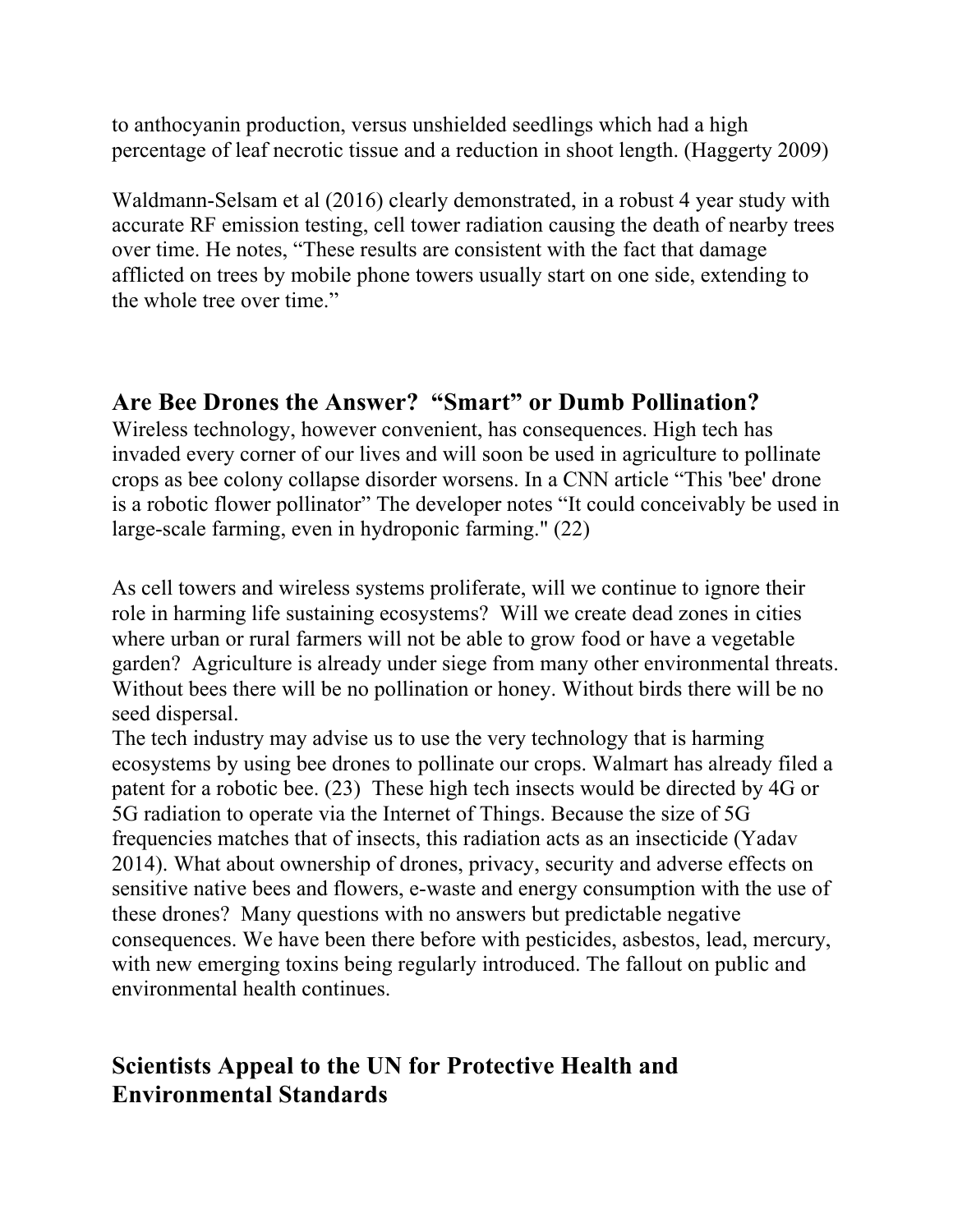Scientists who study radiofrequency radiation note a serious lack of monitoring and protocols to study the impacts of wireless technology and biologists are calling for precaution in the placement of cell towers with further expansion of wireless broadband. As of August 30, 2018, 244 EMF scientists from 41 nations have signed an Appeal calling upon the United Nations, the WHO and the UNEP to address the public health and environmental concerns raised in an extensive and growing body of scientific evidence on the broad adverse impacts of wireless radiation. (33)

*"Everything is reversible because everything is unfortunately of humankind's making." Tris Allinson, Bird Life's senior global scientist, on the decline of birds*

# **Getting Smarter: Prevention Versus Treatment**

Solving the real problems causing the decline in wildlife seems smarter than always trying to develop a new and potentially more toxic industry to fix it. Indeed, pesticides, habitat loss, over fishing, overhunting, overpopulation, global climate change, environmental toxins, plastics in the ocean have had a devastating impact on species. The World Wildlife Fund and the Zoological Society of London reports that over half of the earth's wildlife has been lost in the last 40 years. (27)

Prevention is far easier and more economical than treating a problem, especially if the problem becomes irreversible (global climate change). Physicians prescribe medications to treat chronic diseases of our modern culture. They are now recognizing, however, that many of these synthetic medications, while useful, can cause side effects that may be worse than the disease being treated. Current medical care is focused more on cure or treatment than prevention or precaution, causing continuing escalation of health care costs. Would it be better, instead, to encourage lifestyle changes to promote health and wellness with a holistically healthy diet, exercise and policies to reduce environmental toxic exposures?

# **What is a Safe Level of Radiofrequency? Standards Only Look at Heat**

Current guidelines for radiofrequency exposure are set at levels that cause tissue heating, the assumed cause of harm from this radiation. The balance of scientific evidence now indicates that there are significant adverse effects of this wireless radiation at non-thermal levels. (Belpomme 2018) Environmental effects on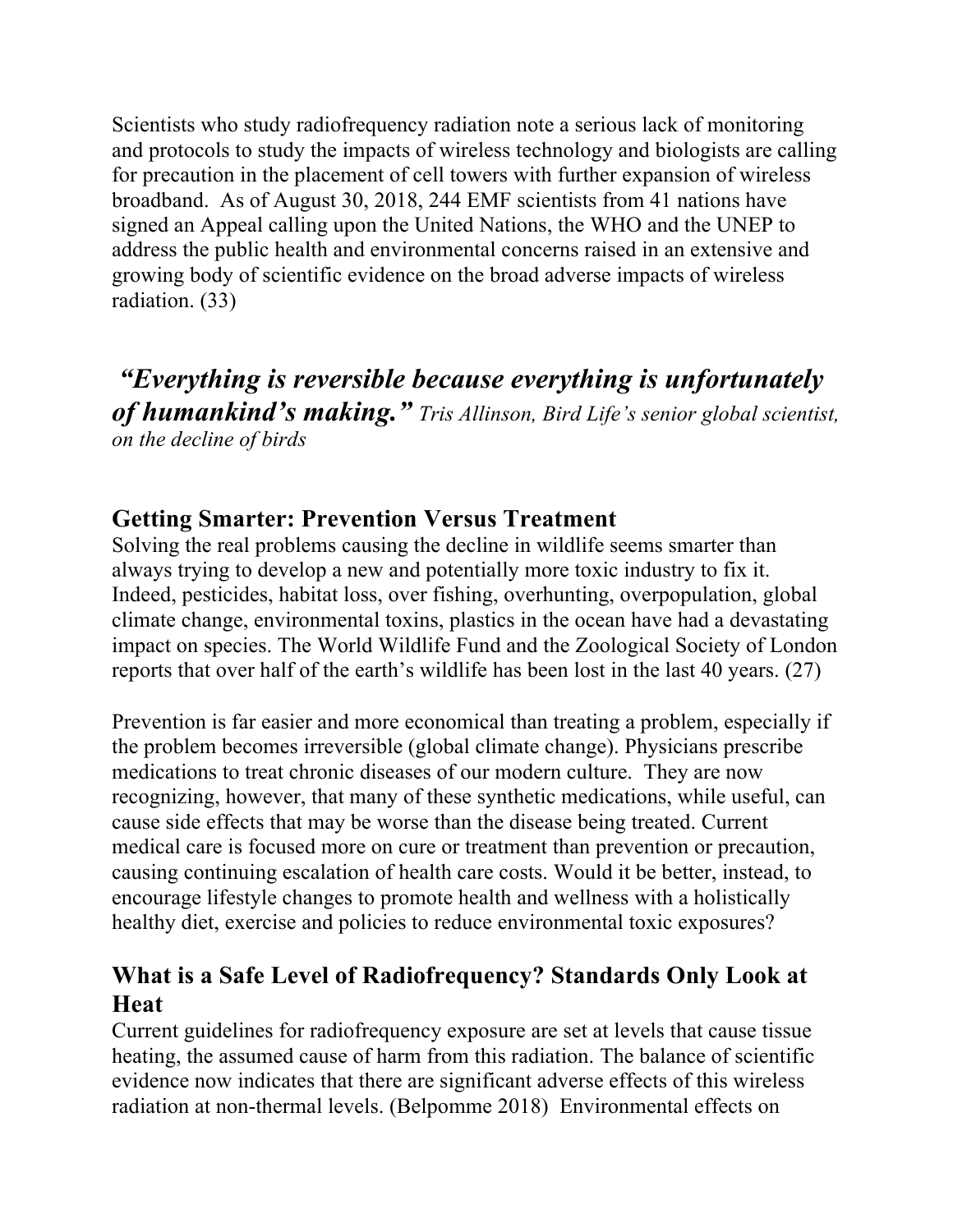wildlife and plants confirms this. The mechanism has been found to be related to calcium channel membrane effects and oxidation.

### **BioInitiative Report**

Sage, Carpenter, Blank and other scientists note in the BioInitiative Report that non-thermal bio-effects are clearly established. The Bioinitiative Report reviewed studies looking at the lowest levels of non-thermal, non-ionizing radiofrequency that did not cause harmful biological effects. Their conclusions, based on peer reviewed research, indicated that there should be a "scientific benchmark of 0.003 uW/cm2 or three nanowatts per centimeter squared for 'lowest observed effect level' for RFR is based on mobile phone base station-level studies." They also suggest "Applying a ten-fold reduction to compensate for the lack of long-term exposure …or for children as a sensitive subpopulation,". This would be a recommended precautionary action exposure level of 0.0003 uW/cm2. (Bioinitiative 2012) Our current U.S. guideline is 200 uW/cm2 to 1000 uW/cm2 for RF radiation depending on frequency. This is a substantial difference and indicates a need for reevaluation of FCC safety standards and consideration of published scientific research indicating non-thermal effects. (NTP 2018)

### **Independent Science Ignored**

Professor Emeritus of Biochemistry at Washington State University Dr. MartinPall, has written extensively on this subject. In a recent paper "5G: Great Risk for EU, US and international Health", he looked at eight distinct types of harm from electromagnetic field exposure. This included DNA damage, carcinogenicity, endocrine, nervous system and reproductive effects. Of 22 robust independent research review papers on non-thermal EMF effects published on or before 2013, 20 were ignored by the latest report of the European Commission's Scientific Committee on Emerging and Newly Identified Health Risks (SCENIHR).

There is an urgent need for government agencies to adopt a realistic biologically based radiofrequency exposure standard to replace the 20 year old thermal (SAR) standard, which is far too permissive and not protective of human or environmental health.

# **Wireless Silent Spring: Parallels Between Pesticides and Wireless Radiation**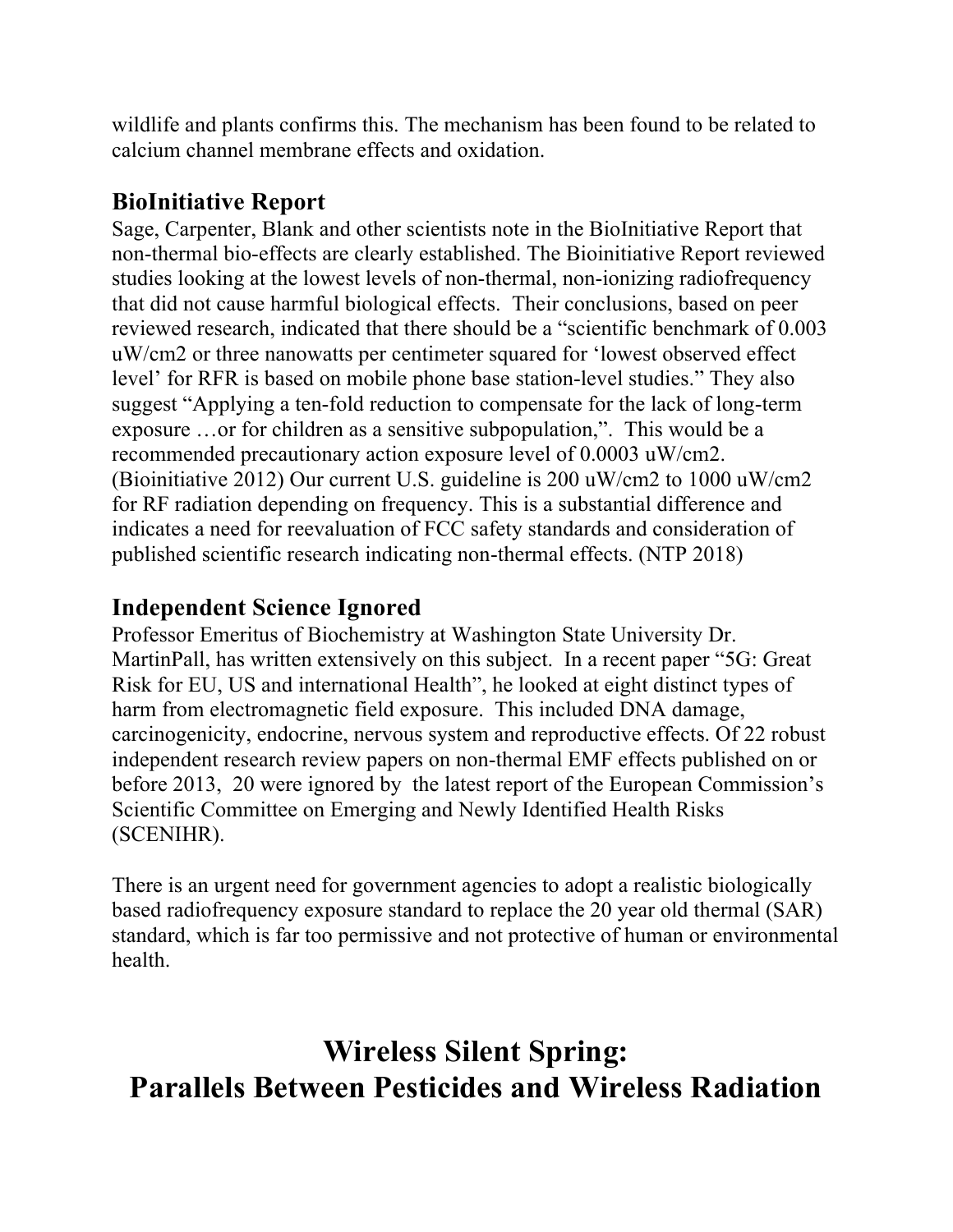In rereading Rachel Carson's book, Silent Spring, I was struck by the many similarities between pesticides and wireless radiation.

### **Both are Invisible**

**Pesticides** act as an invisible poison that works on a cellular level and can abruptly or slowly cause disease. You cannot see or taste it on your food or smell it as it drifts through the neighborhoods and enters creeks.

**Wireless** radiation is similarly silent to most. You typically cannot hear, feel or see radiofrequency radiation unless you are electrosensitive. Cellular and biologic damage however is occurring.

### **Both are Universal in our Environment**

**Pesticides** are routinely sprayed in homes, gardens, on trees, in forests to strike insects far and wide. Biomonitoring studies nationwide and in California show pesticides still present in blood, urine and breast milk. (California Biomonitoring) (CDC Biomonitoring NHANES)

**Wireless** radiation is found almost ubiquitously in homes, businesses and schools to connect us to the world and with each other instantaneously. This is supported by well over 300, 000 cell towers in the U.S. not counting private cell towers. The continuous pulsating waves of radiation stray into any nearby living organism, be it human, pet or wildlife.

### **Life Long Exposures: Cradle to Grave**

**Pesticides** and their sometimes more toxic residues are now found in all human cord blood, urine and breast milk, and in children who do not eat organic foods. (Bradman 2003) (Curl 2003) (Lu 2006) (Salama 2017) (CDC Biomonitoring)

**Exposure to wireless** radiation now begins in the fetus with cell towers along with a host of wireless devices in the homes i.e. cell phones, Tablets, Wi-Fi routers, smart meters, and now baby toys, smart cribs and wearable technology.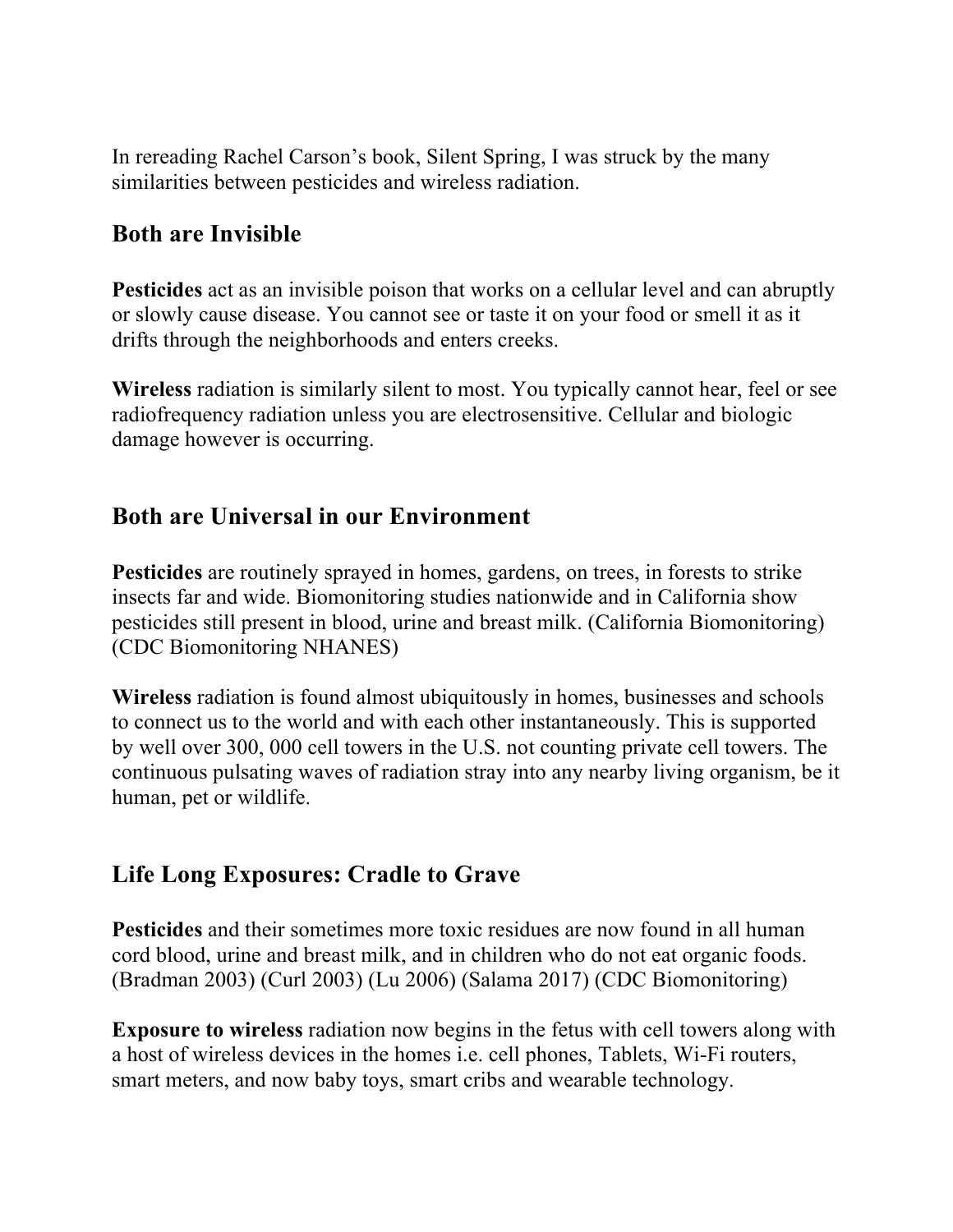### **Non Selective Targets to Living Organisms with Indiscriminant Harm**

**Pesticides** are sprayed in large areas to kill a few flying insects but end up harming all species and the balance of nature with ecosystem effects. (EPA Persistent Organic Pollutants)

**Wireless** radiation is sprayed in all directions to find the intended device but also penetrates all living organisms causing cellular damage with ecosystem effects. (Balmori 2010), (Cucurachi 2012) (Sivani S and Saravanamuttu 2013) (NTP 2018)

### **Both Cause a Variety of Adverse Biological Effects**

**Pesticides** can have many toxic biologic impacts and are associated with malignant, neurodegenerative, respiratory, reproductive, developmental, and metabolic diseases in humans. DDT and its metabolite DDE was found to cause blindness in fish and can act as an endocrine disruptor, mutagen and carcinogen. Women exposed to DDT before puberty are five times more likely to develop breast cancer. Glyphosate is linked to cancer. (Creesey 2015) (Soto 2015) (Mostafalou S and Abdollahi M 2013, 2017)

**Wireless** 2G radiation was found to cause DNA damage and increase the risk of cancer of the heart, brain and adrenal medulla in a recent 10 year, \$25 million dollar National Toxicology Program study (NTP 2018). Non-ionizing radiation from 3G and 4G cell towers have been found to cause nonspecific symptoms of electrosensitivity in some living within 300 meters of a cell tower including insomnia, dizziness, brain fog, fatigue, depression and heart palpitations. Cell phone radiation has been associated with harm to the reproductive system, neurologic system, immune system and hematologic system. (Bioinitiative Report 2014) (Oceana Report)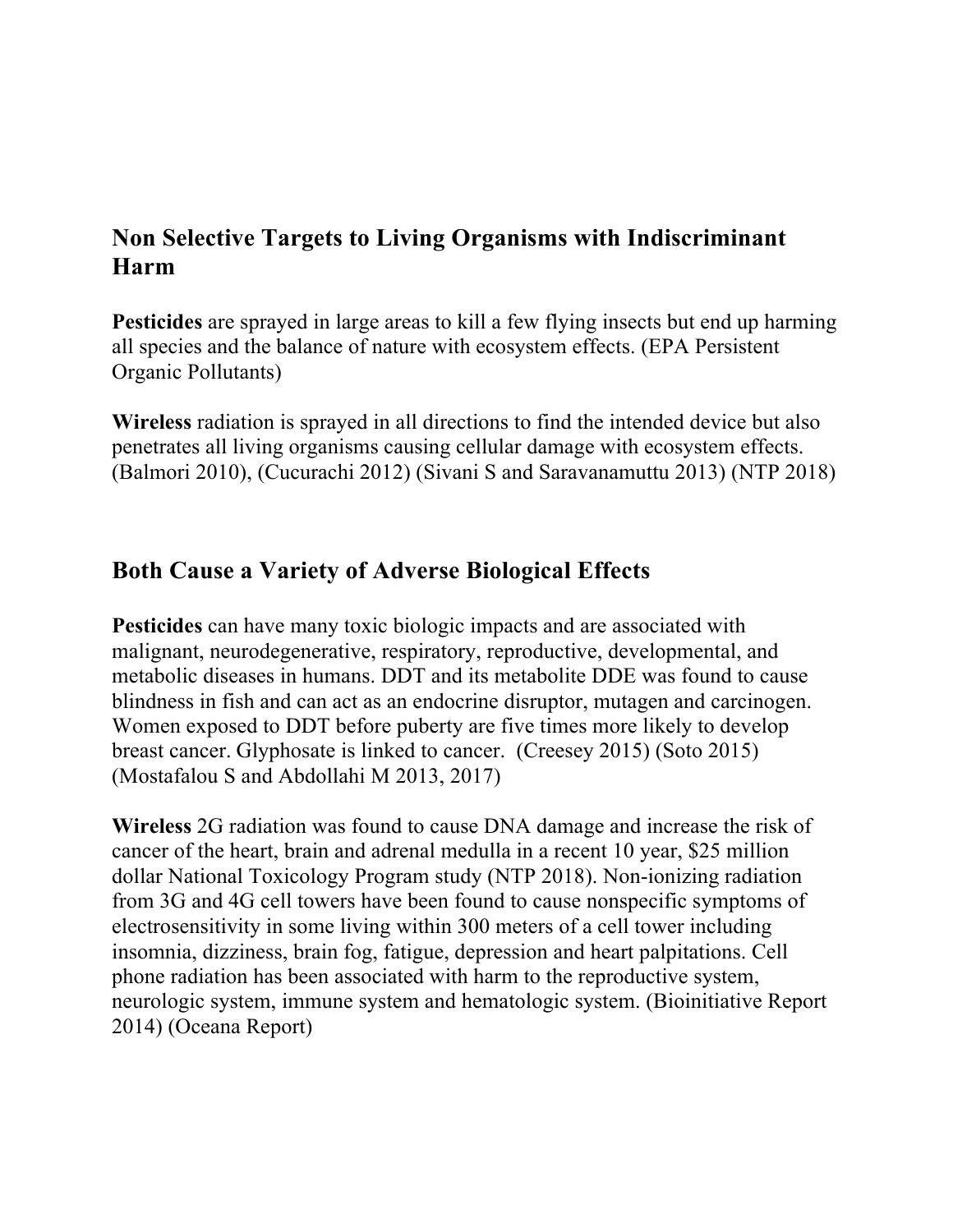## **Both are Children of War**

**Pesticides** were first developed as agents of chemical warfare. They happened to kill the research insects and thus became commercialized for that purpose after the war. We can now buy pesticides in the grocery store.

**Radiofrequency** microwave technology was developed in World War II. Known as radar, it has many military uses including for surveillance, missile control, air traffic control, moving target indication, weapons location and vehicle search. (39) At the end of the war, microwave ovens were developed after an engineer discovered a candy bar in his pocket had melted when he was near the magnetron power source. (38) Millimeter technology (95GHz) has been developed for crowd control (Active Denial System). (40) The recent health problems of Cuban, Canadian and Chinese diplomats and their families has been attributed to microwave radiofrequency radiation effects from either RF surveillance or deliberate attacks. (36). Our homes typically have many wireless devices such as cell phones, cordless phones, Wi-Fi, smart meters as well as microwave ovens.

### **Both are Biotoxic: Toxicity Through Oxidation**

**Pesticide** toxicity can take various forms with a direct neurotoxic effect, DNA damage, immune suppression and endocrine disruption through disturbance of many cellular processes. (Mostafalou S and Abdollahi M. 2013, 2017) Newer research on the mechanisms of toxicity of pesticides is focusing on oxidative damage (free radical formation) as the result of a multistep process causing cellular disruption, tissue damage, chronic disease and cell death. (Agrawal 2010) Antioxidants have been shown to lessen the toxic effects of pesticides as well as chemicals. (Akefe 2017)

**Wireless** radiofrequency radiation has also been shown to have a primary mechanism of harm from oxidation. Yamenko (2016) looked at 100 studies of RF radiation both in vivo and in vitro and found 93 showed oxidation as a mechanism of toxicity. Research on antioxidants including curcumin, vitamin C, vitamin E,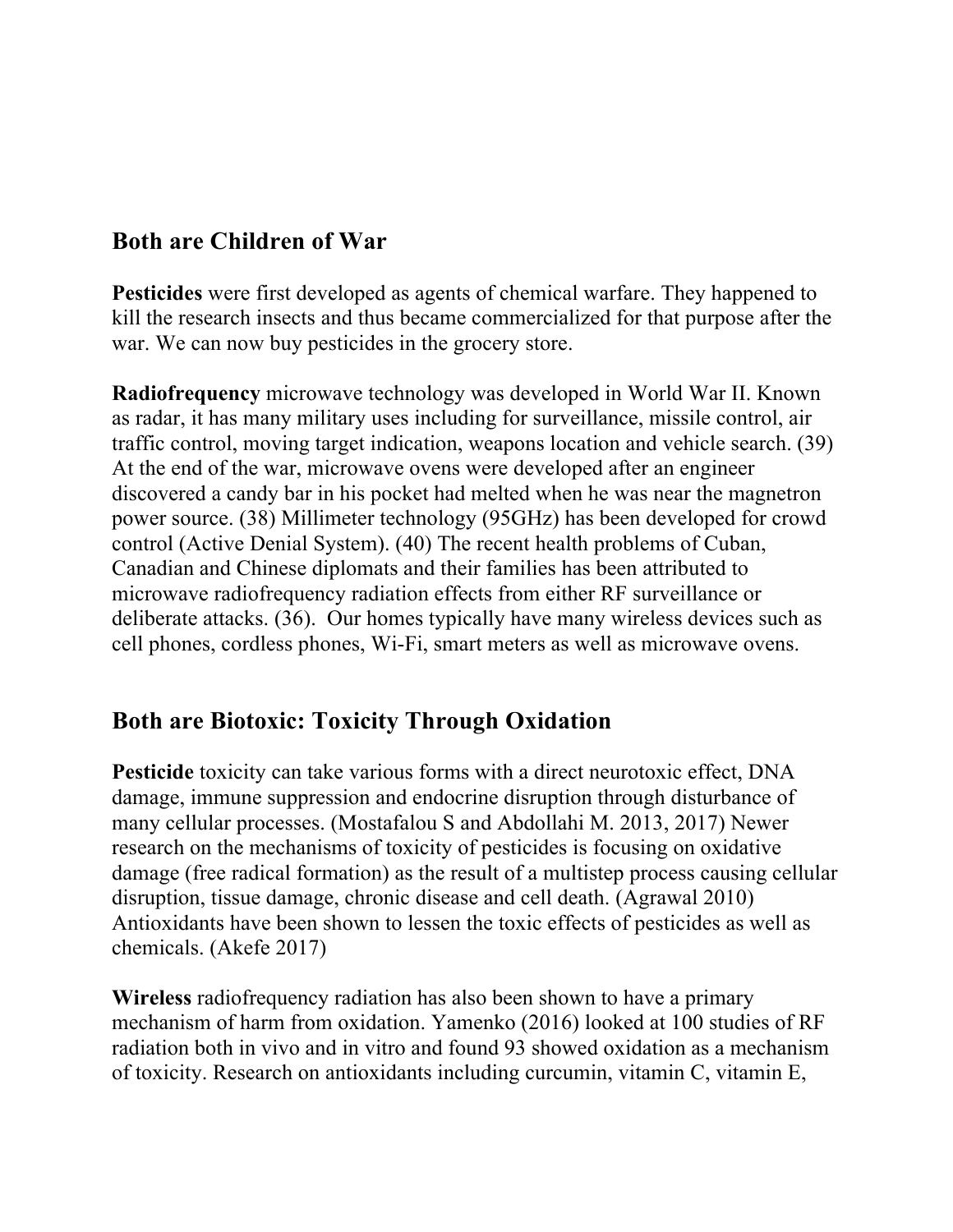melatonin show protection against the effects of non-ionizing radiation with a reduction in oxidative stress.

### **Additive Toxic Mixtures More Harmful**

**Pesticide** exposure does not happen in isolation. Typically, we are exposed to a mix of pesticides in the food we eat. These pesticides circulate in our system for a variable length of time from hours to years and can be stored in our fat or breast milk. The toxic interactions can be long term. A conventional potato has 41 pesticides, 14 of which are classified as carcinogens. (44) EWG tested strawberries and found about 22 pesticides in a conventionally grown berry. Research has shown that mixes of chemicals and pesticides have additive and synergistic toxic effects. For approval, however, these pesticides are studied only one at time and without their "inactive" ingredients.

The more pesticides we are exposed to the greater the mix of adverse effects on the immune system, reproduction, carcinogenicity, as our protective enzyme and antioxidant mechanisms are overwhelmed. One pesticide can act as a mutagen, the next an endocrine disruptor and the next suppress your immune system to promote cancer. A true toxic triad of effects.

**Wireless** technology has continued to evolve and expand. The 1G analogue system worked well but did not carry much data. While new generations have been introduced to the marketplace to serve our unquenchable appetite for instant wireless information and communication, the old will still be in place-2G, 3G, 4G. With the latest proposed 5G technology and the Internet of Things, industry aims to integrate this with other wireless generations, and even open up any remaining radiofrequency spectrum, creating a blanket of mixed frequency wireless radiation wildlife and humans will be exposed to.

Radiation emissions are not only from cell towers, but also in remotely-controlled stratospheric balloons (Loon Project), far orbiting satellites and proposed low orbiting satellites, greatly increasing ambient levels of electromagnetic radiofrequency radiation (EMR). Like pesticides there has been inadequate research examining the mix of frequencies we are exposed to. The 2018 NTP study, which found clear evidence of carcinogenicity as well as DNA damage and cardiomyopathy, looked only at 2G wireless technology. There are no government plans for testing of 3G, 4G or 5G individually or in combination. Testing for synergistic effects of wireless radiation and toxic chemicals has also not been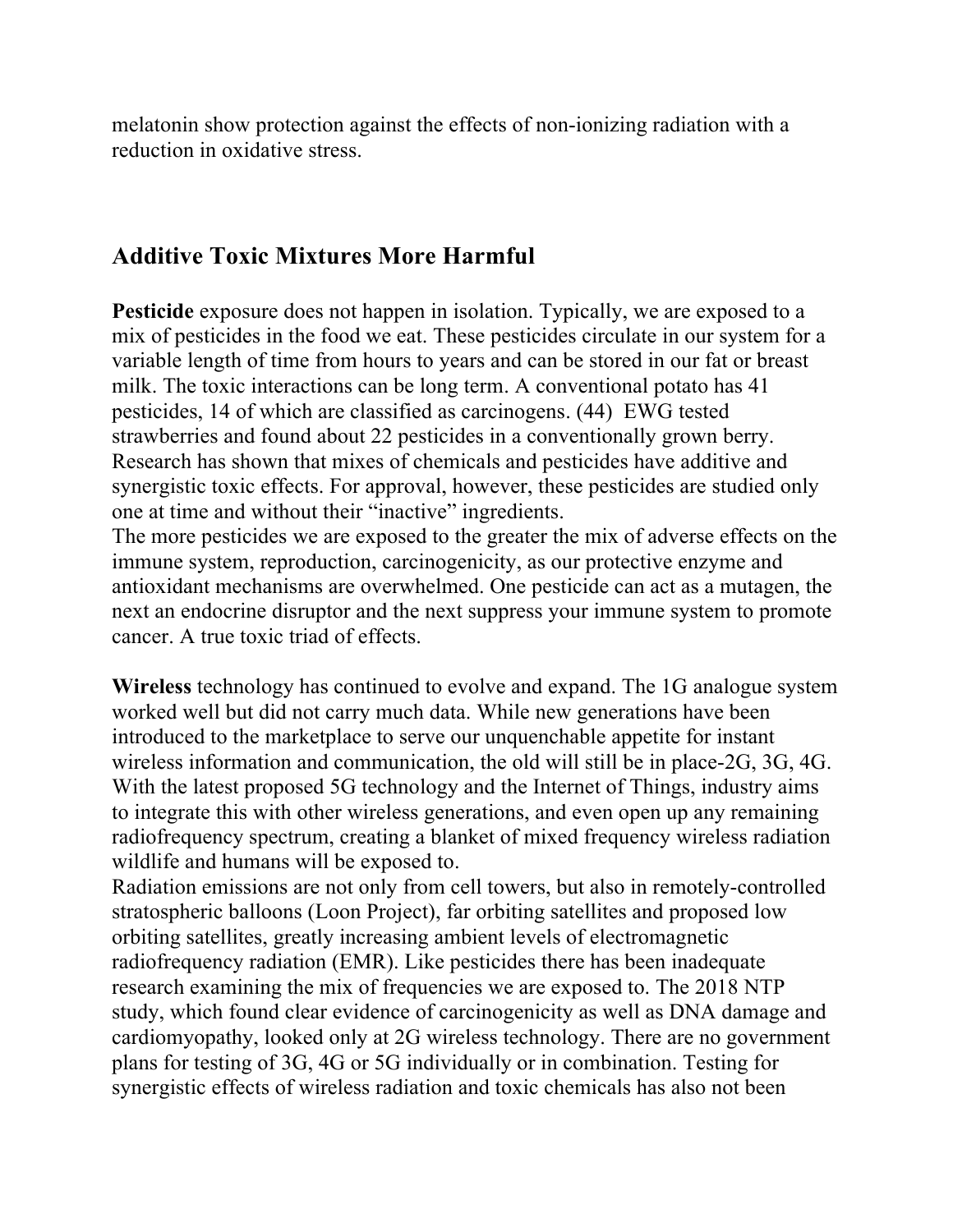attempted. Despite a virtual research vacuum on 5G high frequency radiation, federal and state legislation is being introduced and quickly approved to ensure the rapid deployment of this technology by removing local jurisdiction and limiting fees for cities and counties to use the public right of way. (32)

### **Sensitive Human Populations in Both**

**Pesticides** appear more toxic to some people who do not have the metabolic pathways to transform and excrete them. For organochlorine pesticides such as DDT and Lindane it has been shown that there are genetic variations in human cytochrome P450 metabolic systems which break down these pesticides, causing increased risk of disease. (Docea 2017) Those pesticides workers with paranoxonase genetic polymorphism, with a genetic inability to metabolize pesticides, suffer chronic toxicity exhibited by nausea, dizziness, headaches, fatigue and gait disturbance. Symptoms in those individuals with multiple chemical sensitivity are similar. (Lee 2003) (Rossi 2018)

**Wireless radiofrequency radiation** is observed to cause non-specific symptoms of headaches, dizziness, insomnia, nausea, irritability, depression and heart palpitations in those who are electrosensitive. This was first reported by NASA in military personnel working on radar and was called "microwave illness". (NASA 1981) Although some studies claim this could be a psychologic condition, researchers have identified a high correlation of symptoms to inflammatory and other biomarkers which can aid the diagnosis. Classic symptoms of electrosensitivity also occur in a high number of those living near cell towers and when a cell tower is removed, symptoms resolve (Santini 2002, Navarro 2003, Shinjyo 2014). Belpomme (2015) conducted a large clinical study and found laboratory biomarkers that connect multiple chemical sensitivity to electrosensitivity. It also has been noted that having these conditions causes predictable isolation and fear which can lead to neuropsychiatric symptoms. (41)

*"Doubt is our product since it is the best means of competing with the "body of fact" that exists in the minds of the general public. It is also the means of establishing a controversy." (22) Tobacco executive, from Doubt is Their Product, David Michaels*

**Industry Deception**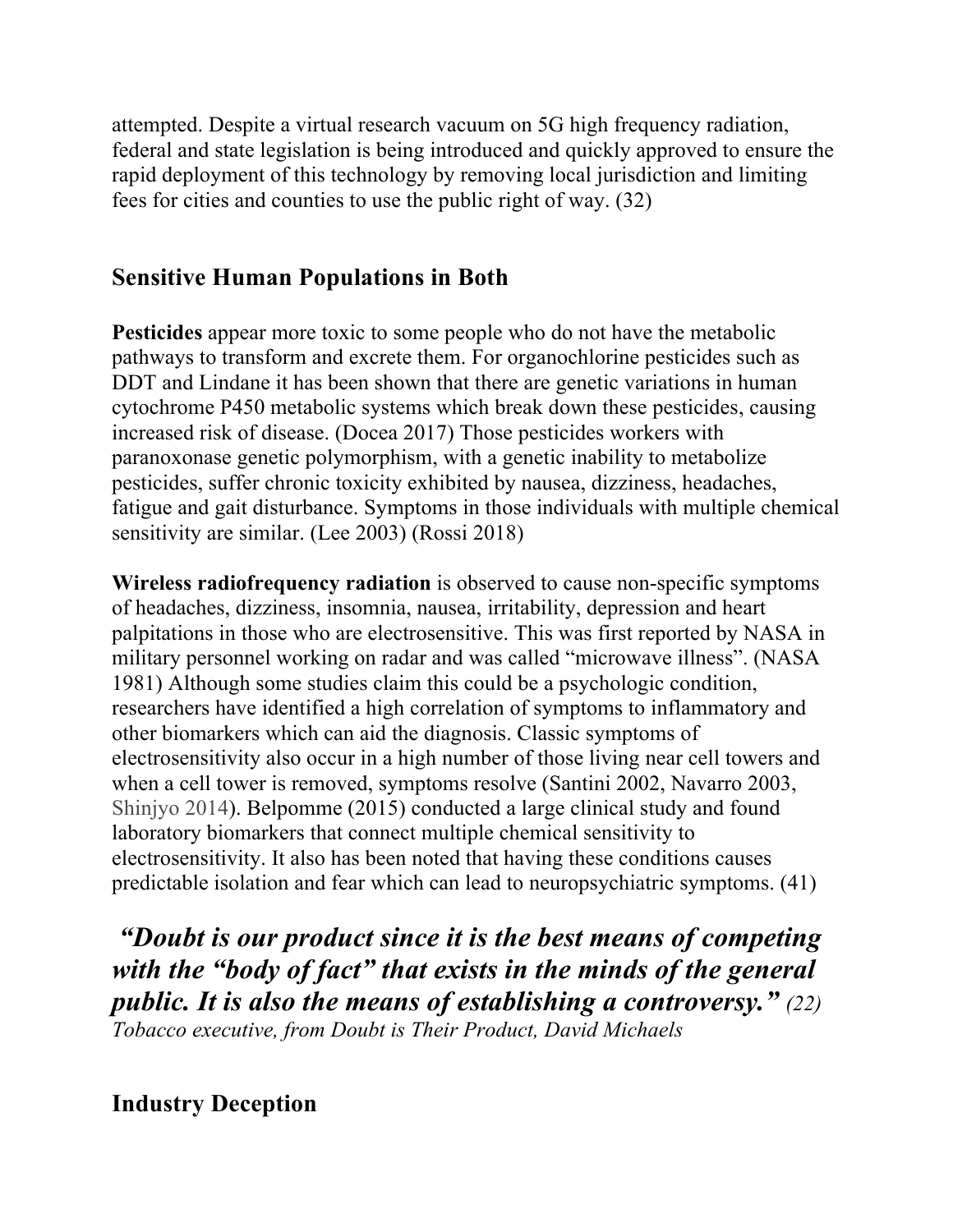**Pesticides** have been well protected by the industry that created them. An investigation of over 20,000 documents including internal scientific studies, meeting minutes and memos from federal regulatory agencies and manufacturers was led by the Center for Media and Democracy and the Bioscience Research Project resulting in "The Poison Papers" of 2018. (46) Concealment, political manipulation, cover-up and collusion were found, along with suppression of fraudulent independent research and secrecy of the toxic effects of chemicals and pesticides.

**Wireless** telecommunications have been regulated by the Federal Communications Commission (FCC) since the 1996 Telecommunications Act was passed. The Environmental Protection Agency was relieved of their oversight duty of radiofrequency radiation just prior to that. This1996 Act assumed, even before testing, that there were no health or environmental effects of this radiation. It is specified in the law that health and environmental effects cannot be used as an argument to deny cell tower placement. This has hampered attempts to monitor or identify health effects in the United States. Harvard's Center for Ethics investigation of the wireless industry, written by Norm Alster, resulted in a publication called "Captured Agency: How the Federal Communications Industry is Dominated by the Industries it Presumably Regulates". (47) Highlighted is industries exorbitant lobbying influence to the tune of about \$400 million a year according to the Center for Responsive Politics. A revolving door in Washington was also noted with telecom industry executives filling the critical "independent" government positions.

In her excellent book, "Disconnect", Dr. Devra Davis documents industry manipulation along with discrediting of scientists who have identified and published literature on the adverse health effects of wireless radiation. (48)

### **Our Fate is That of Nature**

We are just beginning to understand the fragile biologic complexities of the Earth's living creatures as we simultaneously document natures decline under the dismissing hand of mankind. Many have warned that our fate will follow that of nature. The expansion of wireless technologies for human convenience will require more cell towers on every street corner. This will threaten natural ecosystems in favor of immersive and invasive technology which is contributing to both negative environmental, physical and mental health effects, especially on our youth. Instead of increasing the number of cell towers, we need to be removing cell towers near schools, homes, businesses and hospitals as well as in wildlife areas.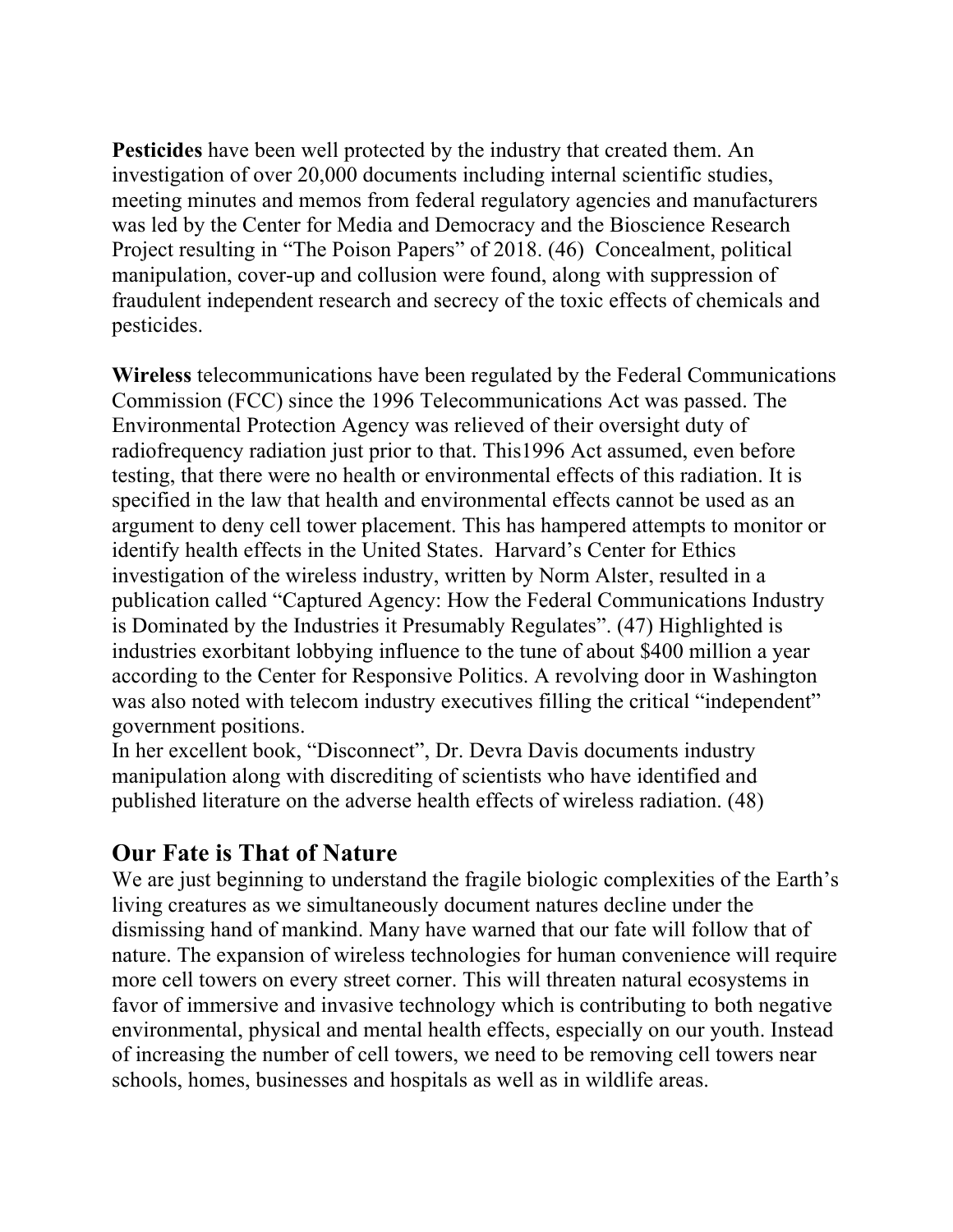# **Safer Secure Alternatives: Fiberoptic, Cable and Landlines**

The internet has become a necessity to most people. It can be provided in a safer manner to reduce EMR exposure. Alternatives such as fiberopic networks and cable exist that are faster, more fire resistant, use less energy and are cheaper in the long run. (49) Traditional copper landlines are reliable in emergencies, cheap, already built and connect everyone without risk. Why remove them? We can have the benefits of faster, dependable and more private communications without compromising public or environmental health.

### **Recommendations by Biologists and Scientists in a 2010 Report by the Ministry of Environment and Forests in India to Protect Wildlife from EMR (paraphrased) (MOE 2010)**

- 1. Electromagnetic radiation (EMR) should be recognized as a pollutant
- 2. Create laws to protect urban flora and fauna from EMR
- 3. Create protected areas with no cell towers
- 4. Require bold signs on the dangers of radiation to be displayed on all cell tower structures.
- 5. Perform regular independent auditing of EMR/RF in urban localities-schools, hospitals, residential, recreational and ecologically sensitive areas.
- 6. Require blinking red lights on cell towers to protect birds at night
- 7. Create laws to enable removal of existing problematic mobile towers to protect human or environmental health
- 8. Require ecological assessment and review of sites identified for installing towers before their installation in wildlife, ecologically sensitive or conservational important areas.
- 9. Strictly control of installation of mobile towers near wildlife protected areas, breeding areas, bee colonies, zoos, and identify with scientific studies appropriate distances from tower structures as part of pre installation review
- 10. The locations of cell phone towers and other EMF radiating towers along with their frequencies should be made available on public domain. This information would help in monitoring the population of birds and bees in and around the mobile towers and also in and/or around wildlife protected areas.
- 11. Public consultation to be made mandatory before installation of cell phones towers in any area. The Forest Department should be consulted before installation of cell phone towers. The distance at which these towers should be installed should be studied case by case basis.
- 12. The government should educate the public about the dangers of EMR and need for precaution, placing signs in wildlife areas and zoos.
- 13. To prevent overlapping high radiations fields, new towers should not be permitted within a radius of one kilometer of existing towers.
- 14. If new towers must be built, construct them to be above 80 ft and below 199 ft. tall to avoid the requirement for aviation safety lighting. Construct un-guyed towers with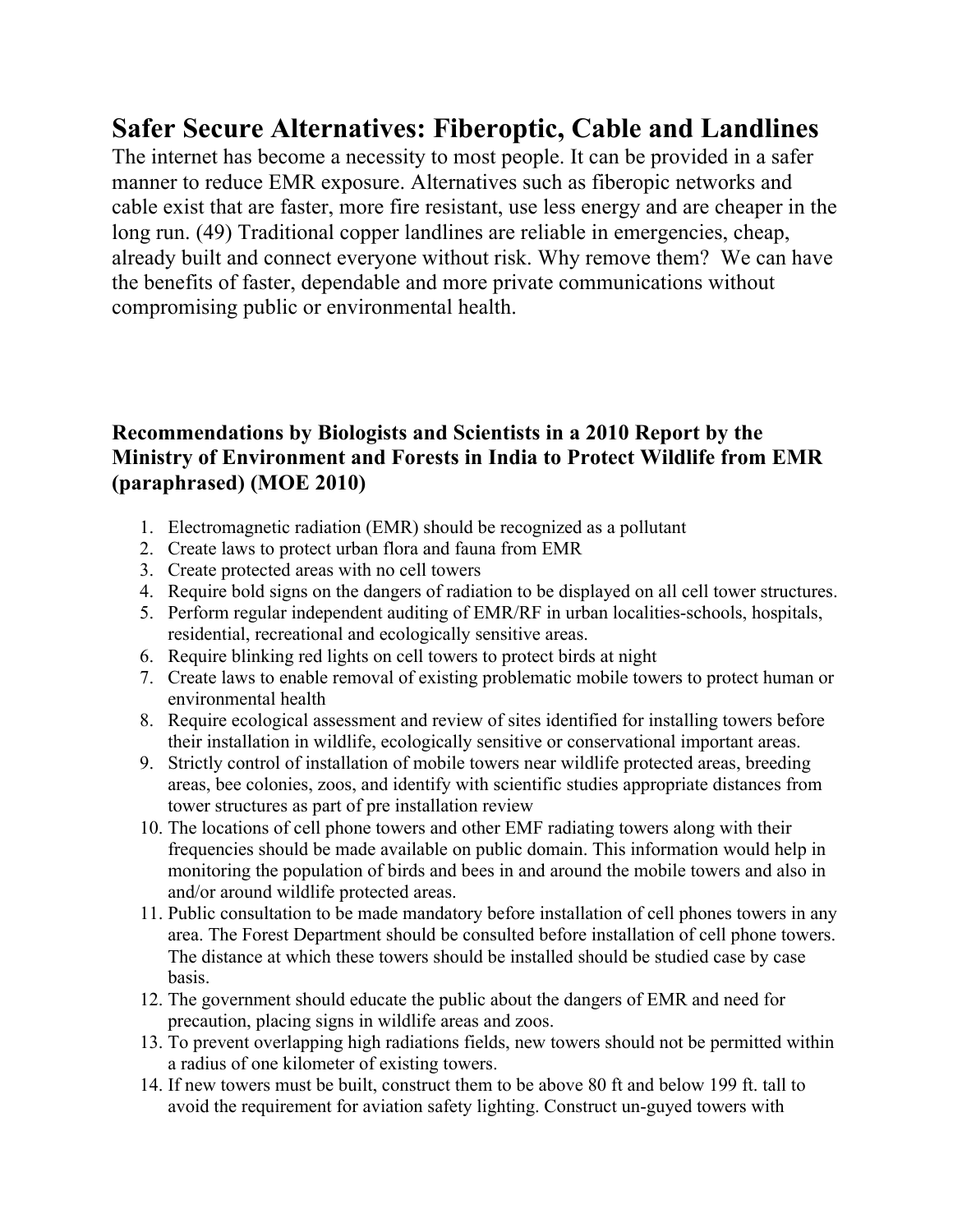platforms that will accommodate possible future co-locations and build them at existing 'antenna farms', away from areas of high migratory bird traffic, wetlands and other known bird areas.

# **Abundance of Life and Diversity or a Wireless Silent Spring?**

Natures communication systems evolved using minute electromagnetic signals in tune with the Earth and each other. They are being overwhelmed now with manmade artificial electromagnetic radiation, that in combination with other well established environmental threats spells disaster. Rachel Carson called for humans to "act responsibly, carefully, and as stewards of the living earth." Science and observation is warning us that a thoughtful approach to all of man-kinds activities is imperative, to favor the protection of biodiversity over profit, innovation or convenience. We need to take a lesson from nature that acts slowly and deliberately to create a healthy balance. Rapid shifts in technology are changing our social structure and separating us from reality, each other and the natural world. There are no limits to "disruptive"  $21<sup>st</sup>$  century wireless technology nor any meaningful safeguards. If we don't slow down and think about the risks as well as the benefits of high tech, will it quietly lead us to a wireless silent spring and then to a silent Earth?

# **References**

# **Scientific References**

- **Agrawal A et al. Pesticides induced oxidative stress in mammalian systems: A review**. International Journal of Biological and Medical Research. 2010. https://www.researchgate.net/publication/202037053 Pesticides induced oxidative stres s in mammalian systems A review
- **Akefe IO. Protective Effects of Antioxidants in Chlorpyrifos Toxicity**.. Research and Reports on Toxicology. Vol 1 1:4 2017. http://www.imedpub.com/articles/protectiveeffects-antioxidants-in-chlorpyrifos-toxicity.pdf
- **Balmori A. Anthropogenic radiofrequency electromagnetic fields as an emerging threat to wildlife orientation.** (2015) Science of the Total Environment. Vol 518-519, 15 June, 2015. Pages 58-60. 68. https://www.sciencedirect.com/science/article/pii/S0048969715002296 or https://www.researchgate.net/publication/273121908 Anthropogenic Radiofrequency El ectromagnetic Fields as an Emerging Threat to Wildlife Orientation
- **Balmori A and Hallberg O. The Urban Decline of the House Sparrow(Passer domesticus): A Possible Link with Electromagnetic Radiation. (2007)** Electromagnetic Biology and Medicine, 26: 141–151, 2007. https://www.ncbi.nlm.nih.gov/pubmed/17613041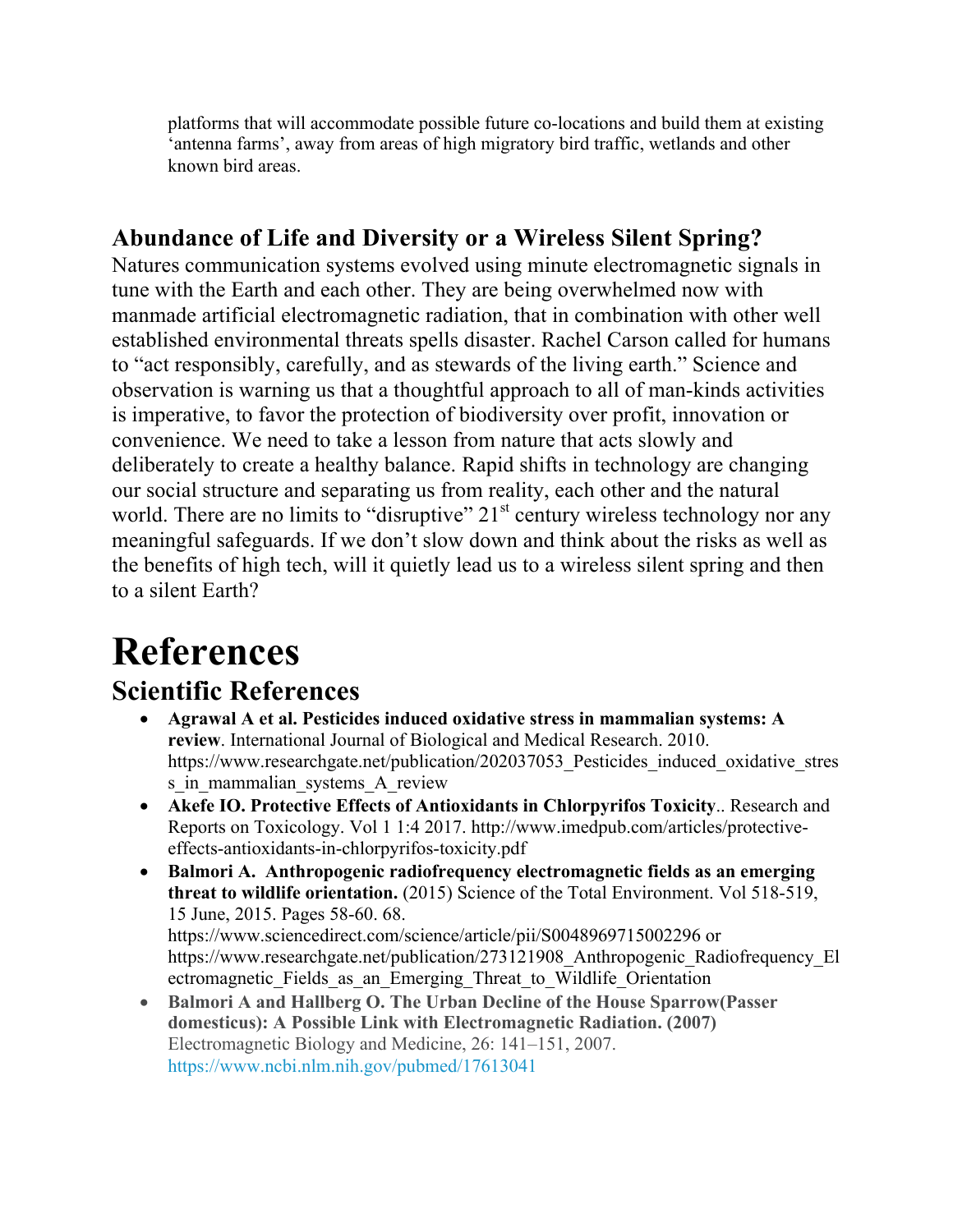- **Belpomme D et al. Thermal and non-thermal health effects of low intensity nonionizing radiation: An international perspective.** Environmental Pollution 242(Pt A) July 2018. https://www.researchgate.net/publication/326256720 Thermal and nonthermal health effects of low intensity nonionizing radiation An international perspective
- **Belpomme D. Reliable disease biomarkers characterizing and identifying electrohypersensitivity and multiple chemical sensitivity as two etiopathogenic aspects of a unique pathological disorder. (2015)** Rev Environ Health. 2015;30(4):251-71. https://www.ncbi.nlm.nih.gov/pubmed/26613326
- **BioInitiative Working Group**, Cindy Sage and David O. Carpenter, Editors. BioInitiative Report: A Rationale for a Biologically-based Public Exposure Standard for Electromagnetic Radiation at www.bioinitiative.org, December 31, 2012 at www.bioinitiative.org
- **Bradman, A. Measurement of pesticides and other toxicants in amniotic fluid as a potential biomarker of prenatal exposure: a validation study.** Enviromental Health Perspectives. 2003 Nov; 111(14): 1779–1782. https://www.ncbi.nlm.nih.gov/pmc/articles/PMC1241723/
- **Cadiou H and McNaughton P. Avian magnetite-based magnetoreception: a physiologist's perspective. (2010).** J R Soc Interface. 2010 Apr 6; 7(Suppl 2): S193– S205.
- **California Biomonitoring. Organochlorine Pesticides.** https://biomonitoring.ca.gov/results/chemical/207
- **California Biomonitoring. Organophosphate Pesticides**. https://biomonitoring.ca.gov/results/chemical/428Aa
- **CDC Biomonitoring DDT.** https://www.cdc.gov/biomonitoring/DDT\_BiomonitoringSummary.html
- **California Biomonitoring. 2,4 D herbicide.** https://biomonitoring.ca.gov/results/chemical/all?field chemical name target id selecti ve%5B0%5D=276
- **Cammaerts MC. Is Electromagnetism one of the causes of the CCD? A work plan for testing this hypothesis**. Marie-Claire Cammaerts. Journal of Behavior. 2 (1):1006. March 28, 2017. https://www.jscimedcentral.com/Behavior/behavior-2- 1006.phphttps://www.ncbi.nlm.nih.gov/pmc/articles/PMC2844004/
- **Carson, Rachel. Silent Spring.** 1962. Houton Mifflin Company Boston
- **CDC. NHANES. Forth National Report on Human Exposure to Environmental Chemicals**.

https://www.cdc.gov/exposurereport/pdf/FourthReport\_UpdatedTables\_Volume1\_Mar20 18.pdf

- **CDC. National Report on Human Exposure to Environmental Chemicals (National Exposure Report).** Centers for Disease Control and Prevention (CDC)'s Environmental Health Laboratory at the National Center for Environmental Health https://www.cdc.gov/exposurereport/pdf/FourthReport\_ExecutiveSummary.pdf
- **Cressey D. Widely used herbicide linked to cancer.** (24 March 2015). Scientific American. http://www.scientificamerican.com/article/widely-used-herbicide-linked-tocancer/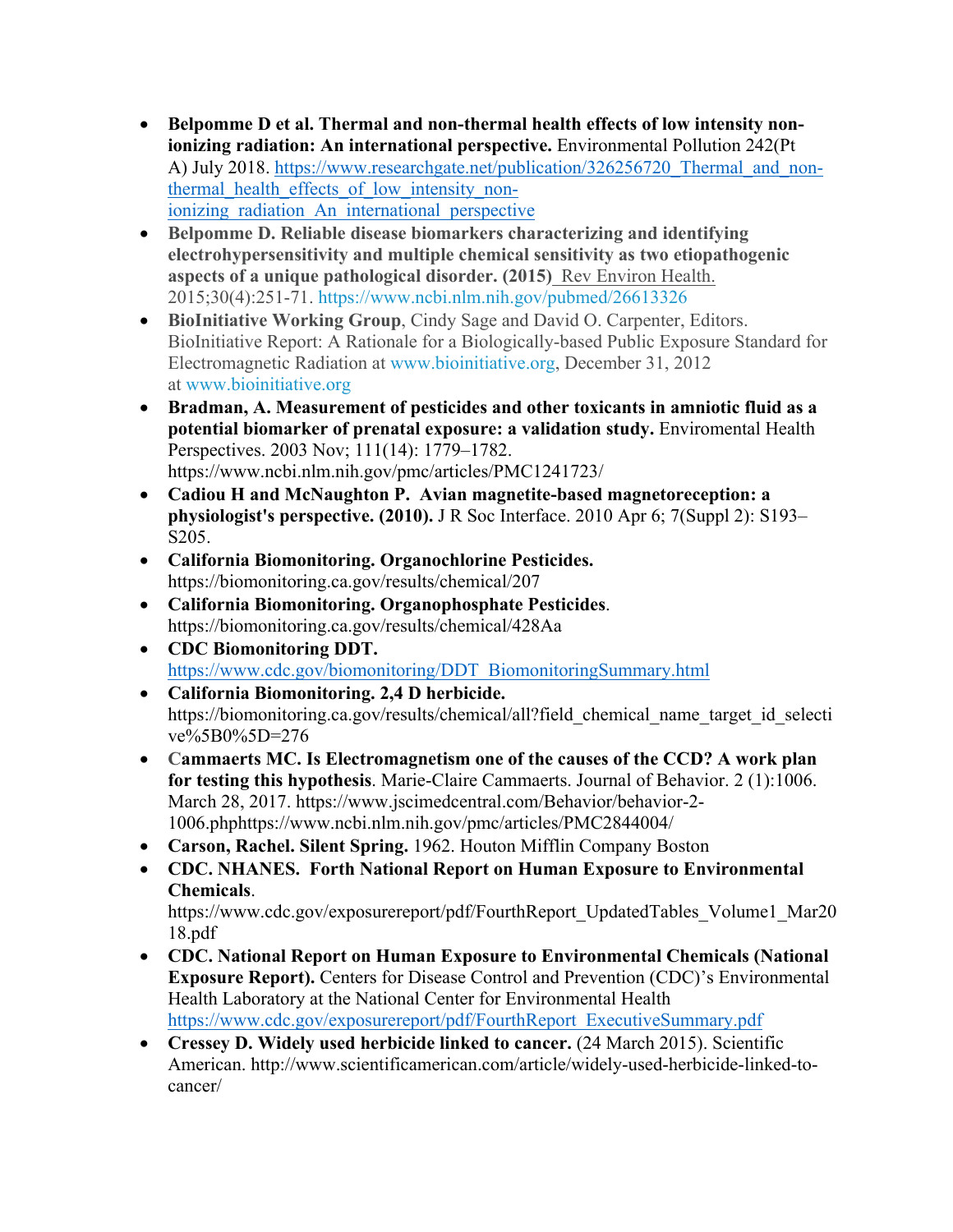• **Cucurachi S et al. A review of the ecological effects of radiofrequency electromagnetic fields (RF-EMF). (2012)** Environment International. 51C:116-140. 2012.

https://www.researchgate.net/publication/233974663 A review of the ecological effec ts of radiofrequency electromagnetic fields RF-EMF

- **Curl CL. Organophosphorus Pesticide Exposure of Urban and Suburban Preschool Children with Organic and Conventional Diets.** Environmental Health Perspectives. Volume 111, No.3, March 2003.
- **Dallo J.S. Effect of Electromagnetic (cell phone) radiations on Apis mellifera. (2015)**  Journal of Research in Agriculture and Animal Science Volume  $2 \sim$  Issue 12 (2015) pp:06-10. Feb. 2015. http://questjournals.org/jraas/papers/vol3-issue1/B310610.pdf
- **Dirzo R et al. Defaunation in the Anthropocene**.. Science 25 Jul 2014: Vol. 345, Issue 6195, pp. 401-406. http://science.sciencemag.org/content/345/6195/401
- Engel S et al. **Anthropogenic electromagnetic noise disrupts magnetic compass orientation in a migratory bird. (2014)** Nature. 2014 May 15;509(7500):353-6. https://www.ncbi.nlm.nih.gov/pubmed/24805233
- **Docea AO et al. CYP polymorphisms and pathological conditions related to chronic exposure to organochlorine pesticides**. Toxicol Rep. 2017; 4: 335– 341. https://www.ncbi.nlm.nih.gov/pmc/articles/PMC5615117/
- **EPA. Persistent Organic Pollutants: A Global Issue, A Global Response.** https://www.epa.gov/international-cooperation/persistent-organic-pollutants-global-issueglobal-response
- Erickson WP et al. **A Summary and Comparison of Bird Mortality from Anthropogenic Causes with an Emphasis on Collisions.** USDA Forest Service Gen. Tech. Rep. PSW-GTR-191. 2005. Page 1029. https://www.fs.fed.us/psw/publications/documents/psw\_gtr191/psw\_gtr191\_1029-1042\_erickson.pdf
- **Everaert and Bauwens. A possible effect of electromagnetic radiation from mobile phone base stations on the number of breeding house sparrows (Passer domesticus) (2007)** Electromagnetic Biology and Medicine 26:63–72 , 2007. https://www.ncbi.nlm.nih.gov/pubmed/17454083
- **Hardell L. World Health Organization, radiofrequency radiation and health - a hard nut to crack (Review)**. Int J Oncol. 2017 Aug; 51(2): 405–413. https://www.ncbi.nlm.nih.gov/pmc/articles/PMC5504984/
- **Hernandez AF. et al Toxic effects of pesticide mixtures at a molecular level: their relevance to human health.** Toxicology. 2013 May 10;307:136-45. https://www.ncbi.nlm.nih.gov/pubmed/22728724
- **Heuser G et al. 1992. Diagnostic Markers of Multiple Chemical Sensitivity.** https://www.ncbi.nlm.nih.gov/books/NBK234795/
- **Kolodynski AA1, Kolodynska VV. Motor and psychological functions of school children living in the area of the Skrunda Radio Location Station in Latvia.** Sci Total Environ. 1996 Feb 2;180(1):87-93. https://www.ncbi.nlm.nih.gov/pubmed/8717320 and

https://pdfs.semanticscholar.org/bd54/63b82631cd70196b3686189083fe6c7a0b0c.pTe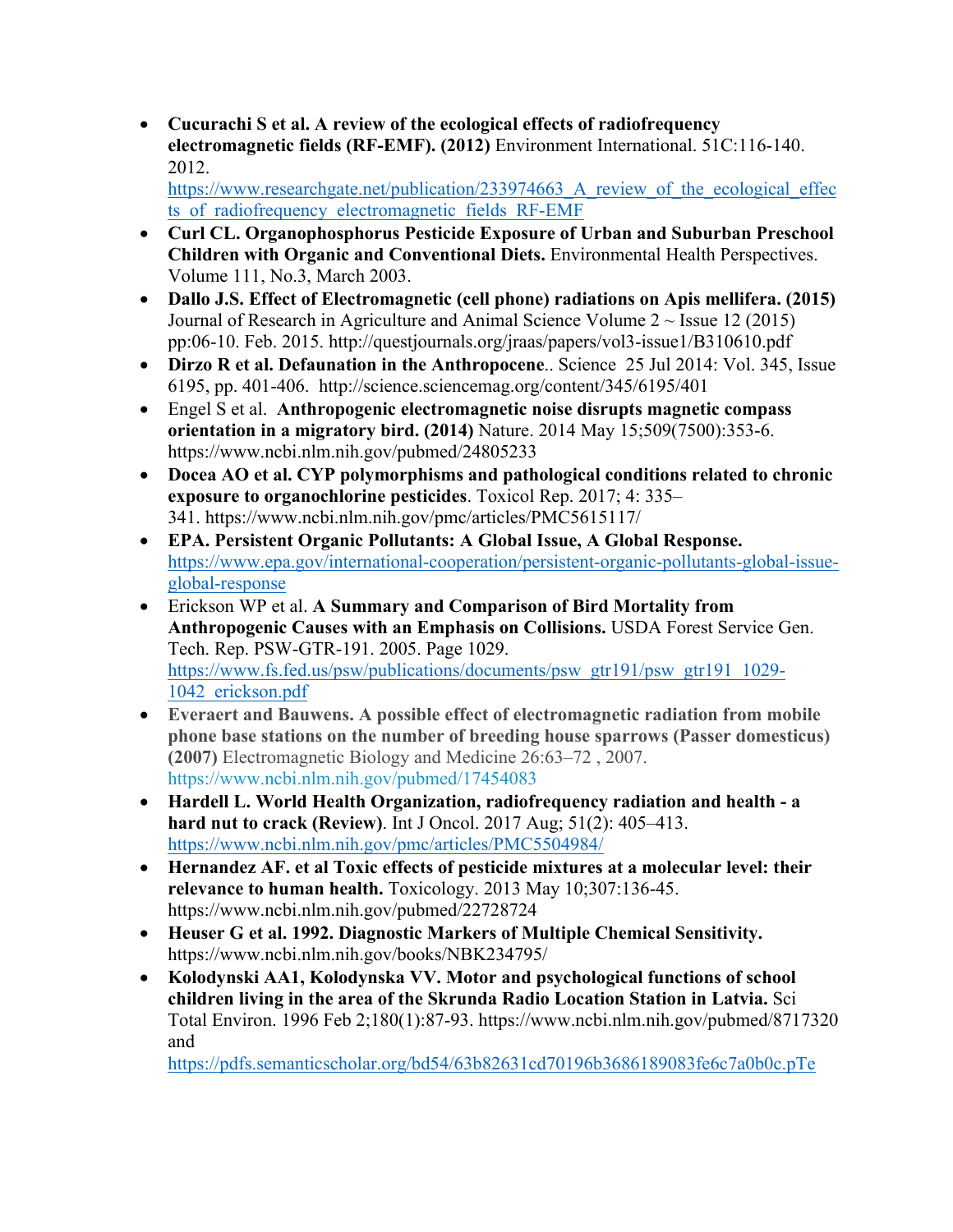- **Lee BW et al. Association Between Human Paraoxonase Gene Polymorphism and Chronic Symptoms in Pesticide-Exposed Workers**. Journal of Occupational and Environmental Medicine 45(2):118-22 · March 2003 https://www.researchgate.net/publication/10866951\_Association\_Between\_Human\_Para oxonase Gene Polymorphism and Chronic Symptoms in Pesticide-Exposed Workers
- **Longcore T et al. Avian mortality at communication towers in the United States and Canada: which species, how many, and where?** Biological Conservation, Volume 158. February 2013 , Pages 410-419. https://www.sciencedirect.com/science/article/pii/S0006320712004144
- **Lu C et al. Organic Diets Significantly Lower Children's Dietary Exposure to Organophosphorus Pesticides.** Environ Health Perspect. 2006 Feb; 114(2): 260–263.
- **MOE. The Ministry of Environment and Forest. Report on Possible Impacts of Communication Cell Towers on Wildlife Including Birds and Bees.** (2010) http://www.moef.nic.in/downloads/public-information/final\_mobile\_towers\_report.pdf
- **Mostafalou S and Abdollahi M. Pesticides: an update of human exposure and toxicity.** Arch Toxicol. 2017 Feb;91(2):549-599. https://www.ncbi.nlm.nih.gov/pubmed/27722929
- **Mostafalou S and Abdollahi M. Pesticides and human chronic diseases: evidences, mechanisms, and perspectives**. Toxicol Appl Pharmacol. 2013 Apr 15;268(2):157-77. https://www.ncbi.nlm.nih.gov/pubmed/23402800
- **NASA Report – Electromagnetic Field Interactions with the Human Body: Observed Effects and Theories**. April 1981. Jeremy Raines, PhD. https://ntrs.nasa.gov/search.jsp?R=19810017132
- **Navarro EA et al.The Microwave Syndrome: A Preliminary Study in Spain. (2003)** Researchgate. Electrobiology and Medicine. Dec. 2002 PDF. https://www.researchgate.net/profile/Manuel\_Portoles/publication/23205172 2 The Microwave Syndrome A Preliminary Study in Spain/links/09e4150a8667f435 ae000000/The-Microwave-Syndrome-A-Preliminary-Study-in-Spain.pdfhttps://www.researchgate.net/profile/Manuel\_Portoles/publication/232051722\_ The Microwave Syndrome A Preliminary Study in Spain/links/09e4150a8667f435ae 000000/The-Microwave-Syndrome-A-Preliminary-Study-in-Spain.pdf
- **Nicolopoulou-Stamati P et al. Chemical Pesticides and Human Health: The Urgent Need for a New Concept in Agriculture.** Front Public Health. 2016; 4: 148. https://www.ncbi.nlm.nih.gov/pmc/articles/PMC4947579/
- **NTP. National Toxicology Program. TOXICOLOGY AND CARCINOGENESIS STUDIES IN Hsd:SPRAGUE DAWLEY SD RATS EXPOSED TO WHOLE-BODY RADIO FREQUENCY RADIATION AT A FREQUENCY (900 MHz) AND MODULATIONS (GSM AND CDMA) USED BY CELL PHONES**. March 26-28, 2018. https://ntp.niehs.nih.gov/ntp/about\_ntp/trpanel/2018/march/tr595peerdraft.pdf
- **Oceana Radiofrequency Scientific Advisory Association. ORSAA https://www.orsaa.org/orsaa-database.html**
- **Pakhomov A et al. Very weak oscillating magnetic field disrupts the magnetic compass of songbird migrants. (2017)** J R Soc Interface. 2017 Aug;14(133). https://www.ncbi.nlm.nih.gov/pubmed/28794163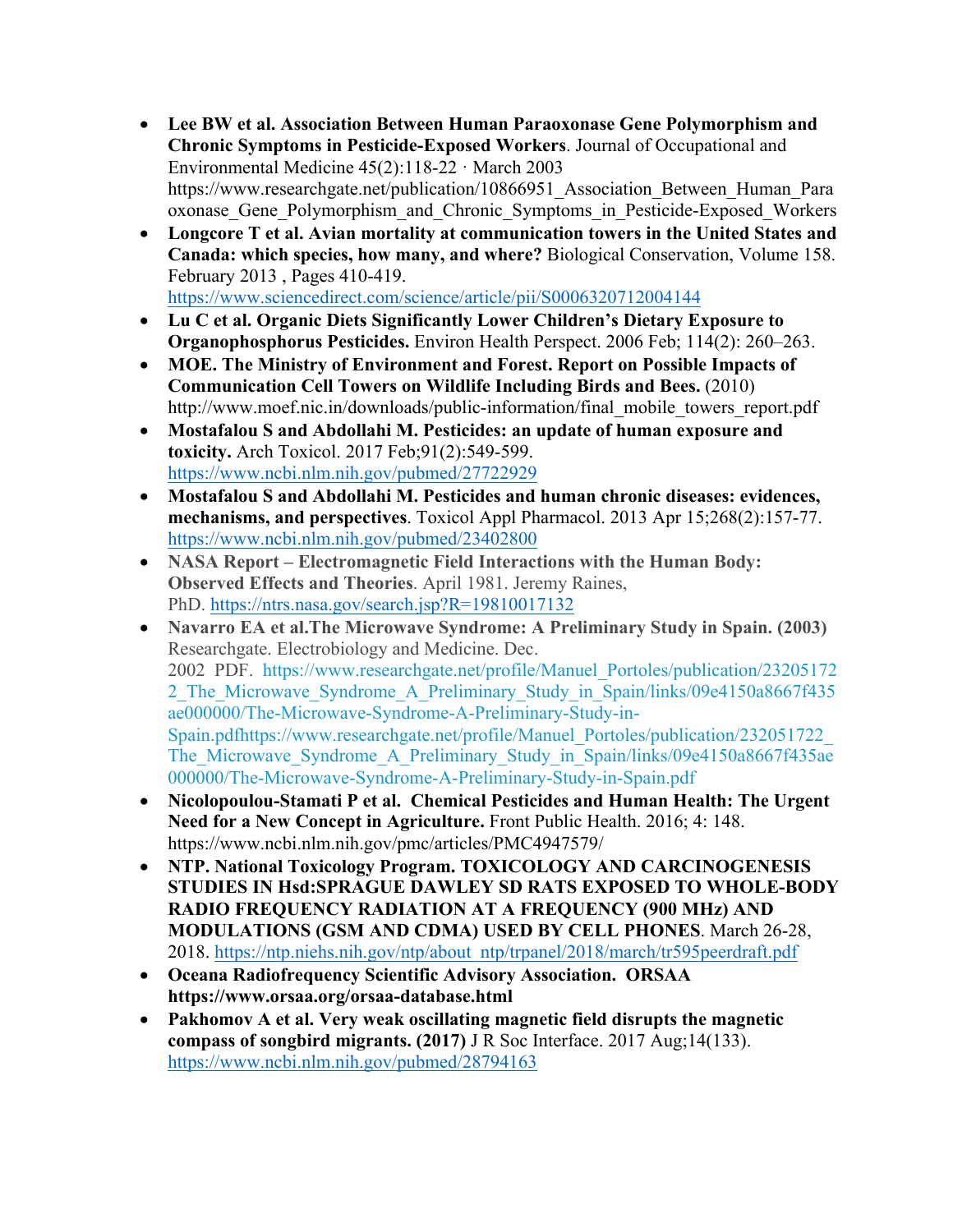- **Pall, Martin. 5G: Great Risk for EU, US and International Health.** http://peaceinspace.blogs.com/files/5g-emf-hazards--dr-martin-l.-pall--eu-emf2018-6- 11us3.pdf
- **Rossi S et al. Multiple Chemical Sensitivity: Review of the State of the Art in Epidemiology, Diagnosis, and Future Perspectives**. Rossi, Sabrina, MSc; Pitidis, Alessio, MSc. Journal of Occupational and Environmental Medicine. February 2018 - Volume 60 - Issue 2.

https://journals.lww.com/joem/Fulltext/2018/02000/Multiple Chemical Sensitivity Re view of the State.5.aspx

- **Russell, CL. 5G Wireless Telecommunications Expansion: Public Health and Environmental Implications.** Environmental Research. 165(2018).484-495. https://www.ncbi.nlm.nih.gov/pubmed/29655646
- **Salama AK. Lactational Exposure to Pesticides: A Review**. Toxicology Open Access.Feb 2017. https://www.omicsonline.org/open-access/lactational-exposure-topesticides-a-review.php?aid=85482
- **Santini R. [Investigation on the health of people living near mobile telephone relay stations: I/Incidence according to distance and sex].** Pathol Biol (Paris). 2002 Jul;50(6):369-73. http://www.ncbi.nlm.nih.gov/pubmed/12168254
- **Schwarze S et al. Weak Broadband Electromagnetic Fields are More Disruptive to Magnetic Compass Orientation in a Night-Migratory Songbird (Erithacus rubecula) than Strong Narrow-Band Fields. (2016)**. Front Behav Neuroscience. March, 2016. http://www.ncbi.nlm.nih.gov/pubmed/?term=PMID%3A+27047356
- **Shinjyo T and Shinjyo A. Significant Decrease of Clinical Symptoms after Mobile Phone Base Station Removal –An Intervention Study. (2014).** http://www.slt.co/Downloads/News/1086/Shinjyo%202014%20Significant%20Decrease %20of%20Clinical%20Symptoms%20after%20Mobile%20Phone%20Base%20Station% 20Removal%20.pdf
- **Sivani S and Saravanamuttu S. Impacts of radio-frequency electromagnetic field (RF-EMF) from cell phone towers and wireless devices on biosystem and ecosystem—A review. (2013**) Biology and Medicine. 4(4):202-216. January 9. 2013. https://www.researchgate.net/publication/258521207 Impacts of radiofrequency\_electromagnetic\_field\_RF-EMF from cell phone towers and wireless devices on biosystem and ecosystem-A\_review
- **Soto A M. DDT, endocrine disruption and breast cancer.** Nat Rev Endocrinol. 2015 Sep; 11(9): 507–508. https://www.ncbi.nlm.nih.gov/pmc/articles/PMC4667778/
- **Wiltschko R et al. Magnetoreception in birds: The effect of radio-frequency fields.** (2015) Journal of The Royal Society Interface 12(103). February 2015. https://www.researchgate.net/publication/270002583 Magnetoreception in birds The e ffect\_of\_radio-frequency\_fields
- **Yadav DN et al. Microwave technology for disinfestation of cereals and pulses: An overview**. J Food Sci Technol. 2014 Dec; 51(12): 3568–3576. https://www.ncbi.nlm.nih.gov/pmc/articles/PMC4252428/
- **Yakymenko et al. Oxidative mechanisms of biological activity of low-intensity radiofrequency radiation. (2016)** Electromagn Biol Med. 2016;35(2):186-202. https://www.ncbi.nlm.nih.gov/pubmed/26151230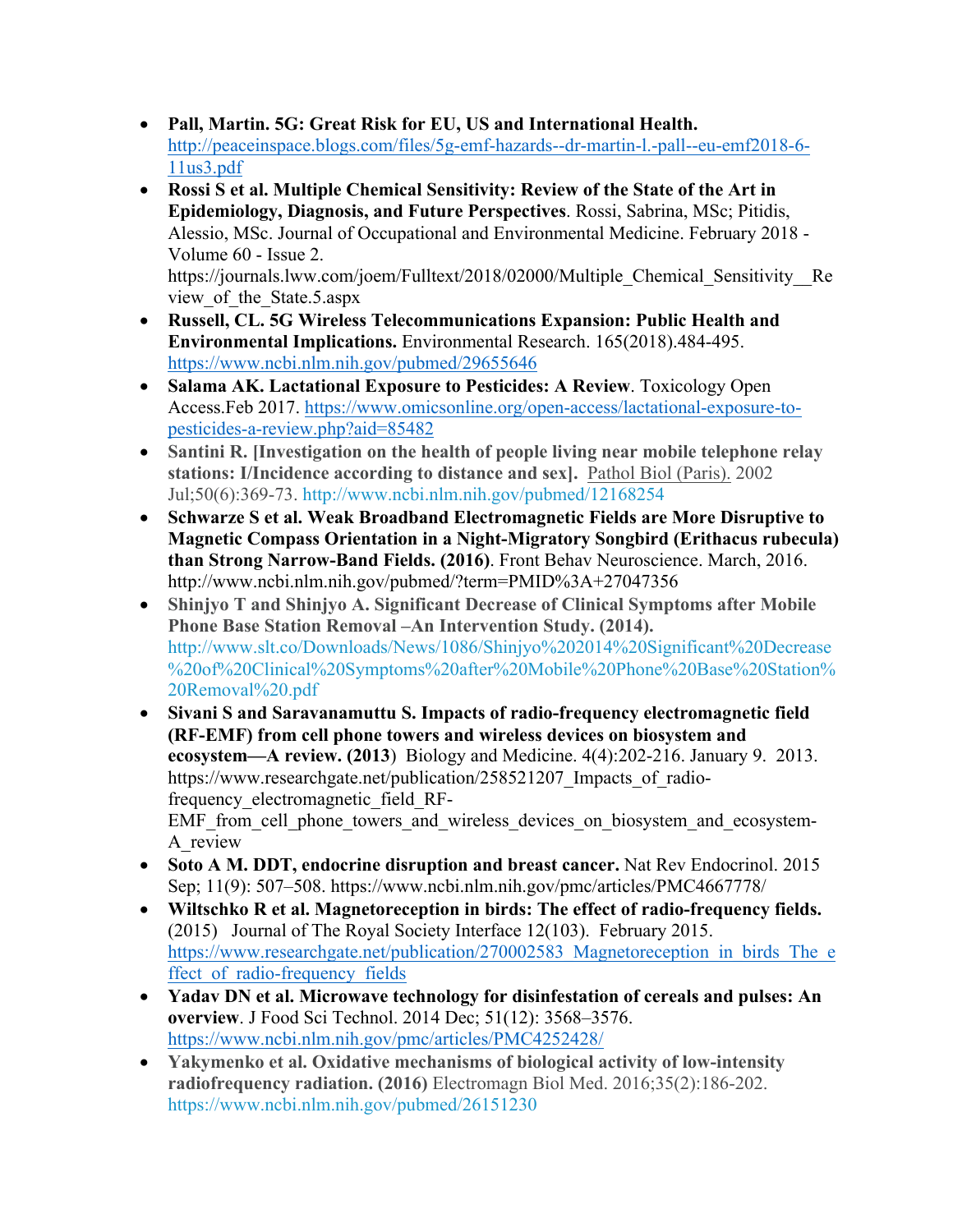# **Other References**

**1) Margaret Atwood: Rachel Carson's Silent Spring, 50 years on**. Margaret Atwood. Dec 7, 2012. https://www.theguardian.com/books/2012/dec/07/why-rachel-carson-is-asaint

**2) When Homing Pigeons Don't Go Home Again. NY Times. Dec 6, 1998.** 

https://www.nytimes.com/1998/12/06/nyregion/when-homing-pigeons-don-t-go-homeagain.html

**3) The Skrunda Radio Location Case** 

https://www.sciencedirect.com/science/article/pii/0048969795049134

**4) GAO- TELECOMMUNICATIONS: Exposure and Testing Requirements for Mobile Phones Should Be Reassessed**. July 2012.

https://www.gao.gov/assets/600/592901.pdf

**5) What's Causing the Sharp Decline in Insects, and Why It Matters**. July 6, 2016. https://e360.yale.edu/features/insect\_numbers\_declining\_why\_it\_matters

**6) After Tens of Thousands of Pigeons Vanish, One Comes Back**. National Geographic. May 26, 16.

https://www.nationalgeographic.com/science/phenomena/2016/05/26/after-tens-ofthousands-of-pigeons-vanish-one-comes-back/

**7) MOBILES BAD FOR BIRDS, PEOPLE.** Wired Magazine. Sept 5, 2011 https://www.wired.com/2001/09/mobiles-bad-for-birds-people/

**8) Audubon Society. How to Protect Birds from 21st Century Threats.** Becca Cudmore and Nicole Lou. May 22, 2015 https://www.audubon.org/news/how-protectbirds-21st-century-threats

**9) Forty Percent of the World's Bird Populations Are in Decline, New Study Finds**. April 23, 2018.Yale Environment 360. https://e360.yale.edu/digest/forty-percent-of-theworlds-bird-populations-are-in-decline-new-study-finds

**10) Radio and tv towers killing birds: the solution may be simple.** ABC News Sept 10, 2013. http://www.birdsontheedge.org/2013/09/10/radio-and-tv-towers-killing-birdsthe-solution-may-be-simple/

**11) The Government Is Changing Tower Lights to Save the Birds**. March 28, 2016. https://www.citylab.com/transportation/2016/03/birds-planes-collisions-blinkinglights/475548/

**12) The Invisible Rainbow: A History of Electricity and Life**.(2017) Arthur Firstenberg.

**13) The Pigeon Insider. Are Mobile Phone Towers Pigeon Killers?** 2013.

https://www.pigeonracingpigeon.com/discussion-of-the-week/are-mobile-phone-towerspigeon-killers/

**14) FCC Seeks to Expedite Deployment of 5G Wireless Networks: Agency expected to approve plan to override local rules.** WSJ. John McKinnon. Sept 4, 2018. https://www.wsj.com/articles/fcc-seeks-to-expedite-deployment-of-5g-wireless-

networks-1536080376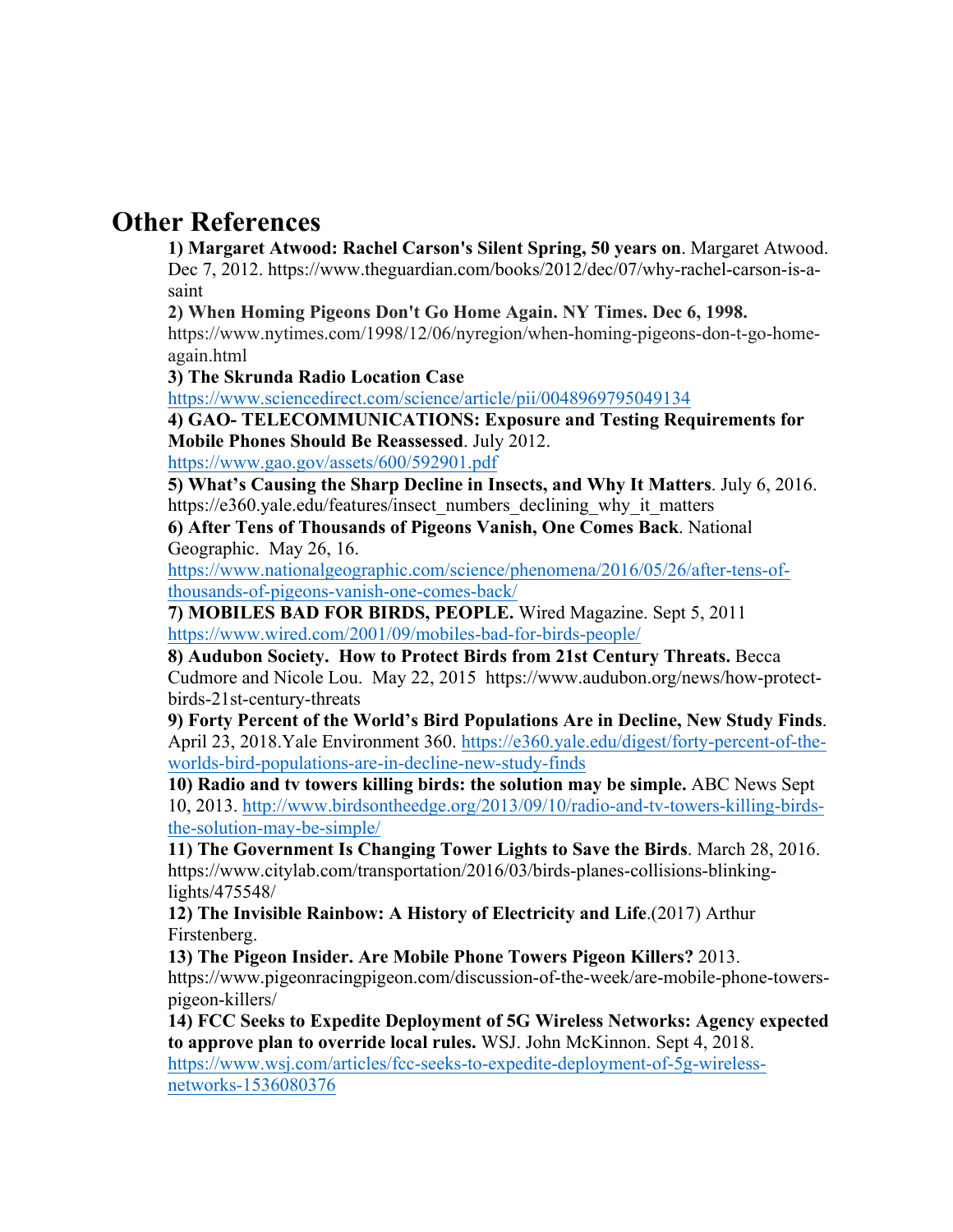15) (2014) Department of Interior Letter to National Telecommunications and Information Administration Regarding Adverse Impact of Cell Tower Radiation on Wildlife. Willie Taylor, Director, Office of Environmental Policy and Compliance. https://www.ntia.doc.gov/files/ntia/us\_doi\_comments.pdf

**16) FirstNet Defends Revised NEPA Procedures.** National Telecommunications Public Safety Council. Feb 1, 2018. https://blog.npstc.org/2018/02/01/firstnet-defends-revisednepa-procedures/

**17) First Responder Network Goes Nationwide As All 50 States, 2 Territories and District of Columbia Join FirstNet.** First Net. December 29, 2017.

https://firstnet.gov/news/first-responder-network-goes-nationwide

**18) AB 57 (2015**) Bill Text: CA AB57 | 2015-2016 | Regular Session | Chaptered. https://legiscan.com/CA/text/AB57/2015

**19) INTERNATIONAL ASSOCIATION OF FIRE FIGHTERS, DIVISION OF OCCUPATIONAL HEALTH, SAFETY AND MEDICINE. Position on the Health Effects from Radio Frequency/Microwave (RF/MW) Radiation in Fire Department Facilities from Base Stations for Antennas and Towers for the Conduction of Cell Phone Transmissions.** 2004. http://www.iaff.org/hs/facts/celltowerfinal.asp

**20) What's Causing the Sharp Decline in Insects, and Why It Matters.** 

CHRISTIAN SCHWÄGERL • JULY 6, 2016. Yale 360.

https://e360.yale.edu/features/insect\_numbers\_declining\_why\_it\_matters

**21) UN Environment. #FridayFact: One in three spoonfuls of food depends on bees!** https://www.unenvironment.org/news-and-stories/story/fridayfact-one-three-spoonfulsfood-depends-bees

**22) This 'bee' drone is a robotic flower pollinator.** Parija Kavilanz. February 15, 2017. CNN Tech. https://money.cnn.com/2017/02/15/technology/bee-dronepollination/index.html

**23) Walmart has hinted that it's building crop-pollinating robot bees**. Leanna Garfield add period unless the month is May Mar. 14, 2018,

https://www.businessinsider.com/walmart-robot-bees-farming-patent-2018-3

**24) American Bird Conservancy. Communication Tower Owners Change Lighting to Protect Birds.** Press release Nov 1, 2016. https://abcbirds.org/article/communicationtower-owners-change-lighting-protect-birds/

**25) US Department of Agriculture USDA Forest Service Rangeland Management & Vegetation Ecology – Botany**

Program. https://www.fs.fed.us/wildflowers/beauty/aspen/decline.shtml

**26) Robotic bee could help pollinate crops as real bees decline**.The New Scientist. Feb 9, 2017. https://www.newscientist.com/article/2120832-robotic-bee-could-helppollinate-crops-as-real-bees-decline/

**27) Earth has lost half of its wildlife in the past 40 years, says WWF.** Damian Carrington. Sept 30, 2014. . The Guardian.

https://www.theguardian.com/environment/2014/sep/29/earth-lost-50-wildlife-in-40 years-wwf

**28) EPA. Persistent Organic Pollutants: A Global Issue, A Global Response**. 2009. https://www.epa.gov/international-cooperation/persistent-organic-pollutants-global-issueglobal-response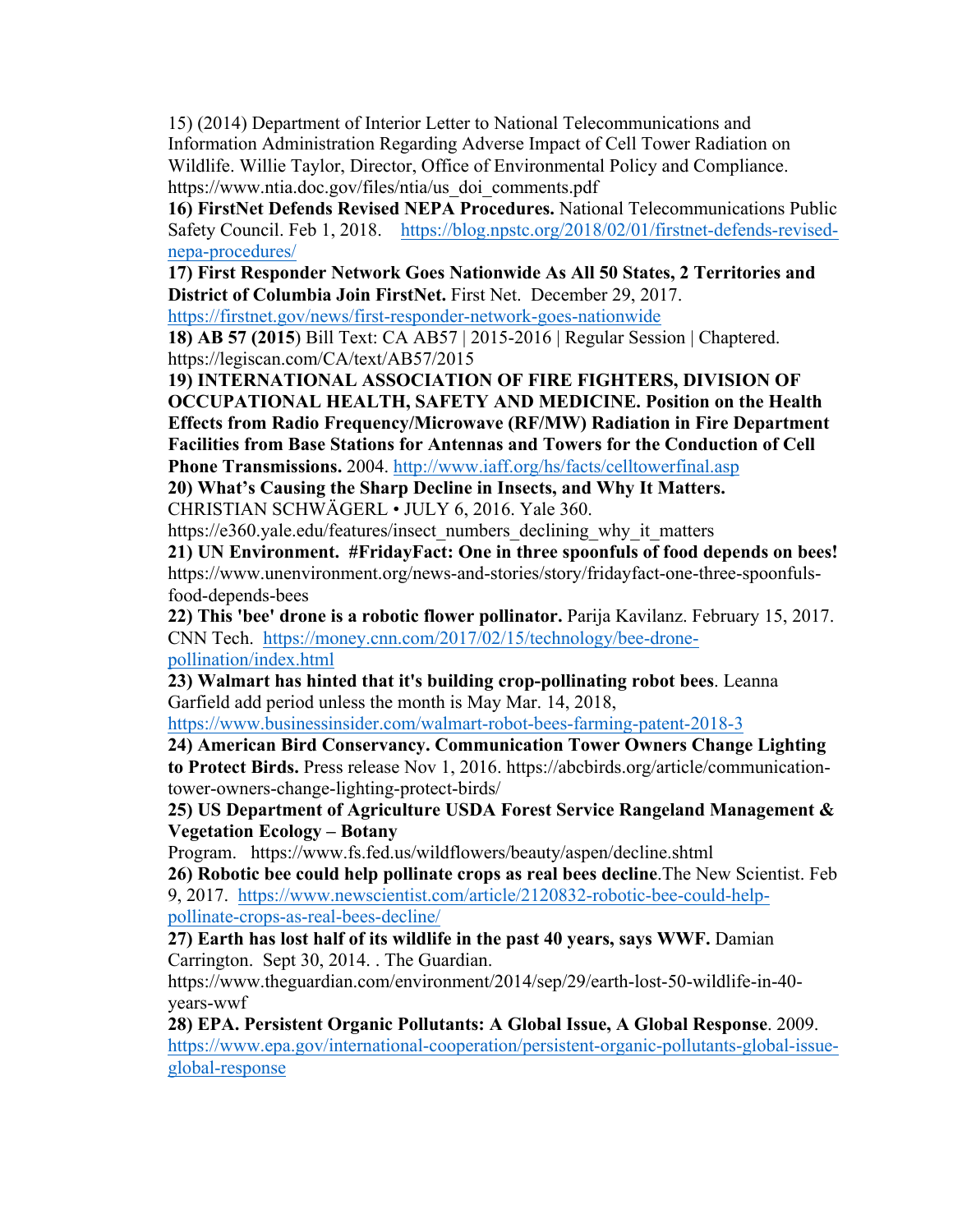**29) The Air Force upgrades its missile early warning systems**. Katherine Owens. April 24, 2017. https://defensesystems.com/articles/2017/04/24/earlywarningradar.aspx

**30) A Beam-Steering Antenna for 5G Mobile Phones: For the first time, a beamsteering antenna is integrated into the metal casing of a mobile phone**. IEEE Spectrum. Jan 29, 2018. Dexter Johnson. https://spectrum.ieee.org/tech-

talk/telecom/wireless/a-beam-steering-antenna-for-real-world-mobile-phones

**31) Monsanto ordered to pay \$289 million in world's first Roundup cancer trial.** Tina Bellon. Aug 10, 2018. https://www.reuters.com/article/us-monsanto-cancerlawsuit/monsanto-ordered-to-pay-289-million-in-worlds-first-roundup-cancer-trialidUSKBN1KV2HB

**32) FCC order to streamline small cell deployments looks to speed 5G**. Sean Kinney, Editor in Chief on SEPTEMBER 5, 2018.

ttps://www.rcrwireless.com/20180905/policy/fcc-order-to-streamline-small-celldeployments-looks-to-speed-5g

**33) EMF Scientist Appeal.** 2018. EMFScientist.org

**34) The Top 40 Best Wearable Tech Products for Kids and Families.**

https://www.safety.com/best-wearables/#gref

**35) The Chemical Age Dawns in Agriculture .**

https://livinghistoryfarm.org/farminginthe40s/pests\_01.html

**36) Microwave Weapons Are Prime Suspect in Ills of U.S. Embassy Workers. Doctors and scientists say microwave strikes may have caused sonic delusions and very real brain damage among embassy staff and family members.** Sept 1, 2018. William J. Broad. https://www.nytimes.com/2018/09/01/science/sonic-attack-cubamicrowave.html?action=click&module=Well&pgtype=Homepage&section=Health **37) INNOVATIVE CROPPING SYSTEMS CAN REPLACE HAZARDOUS PESTICIDES** 

http://www.panna.org/sites/default/files/NCAP%20potatoes%20%2797.pdf

**38) A Brief History of the Microwave Oven**. Evan Ackerman. Sept 30, 2016.

https://spectrum.ieee.org/tech-history/space-age/a-brief-history-of-the-microwave-oven

**39**) **Radar Grows from Military Tool to Everyday Use.** Jack Browne | Aug 18,

2015https://www.mwrf.com/systems/radar-grows-military-tool-everyday-use

**40) Active Denial System FAQs.** US Department of Defense.

https://jnlwp.defense.gov/About/Frequently-Asked-Questions/Active-Denial-System-FAQs/

**41) What's the Diagnosis Doctor?** Eberle S. http://www.sccmamcms.org/Portals/19/Whats%20the%20Diagnosis%20Doctor.pdf?ver=2016-12-09- 152046-290

**42**) **Reinventing Wires: The Future of Landlines and Networks**. National Institute for Science, Law & Public Policy. http://electromagnetichealth.org/wpcontent/uploads/2018/01/ReInventing-Wires-1-25-18.pdf

**43) Pigeon racers keep hobby alive despite fading interest, phone towers**. LiveMint. Samanth Subramanian Jun 24 2008. https://www.livemint.com/Home-

Page/l1y6sTn2fy4DxDejgBijfL/Pigeon-racers-keep-hobby-alive-despite-fading-interestphon.html